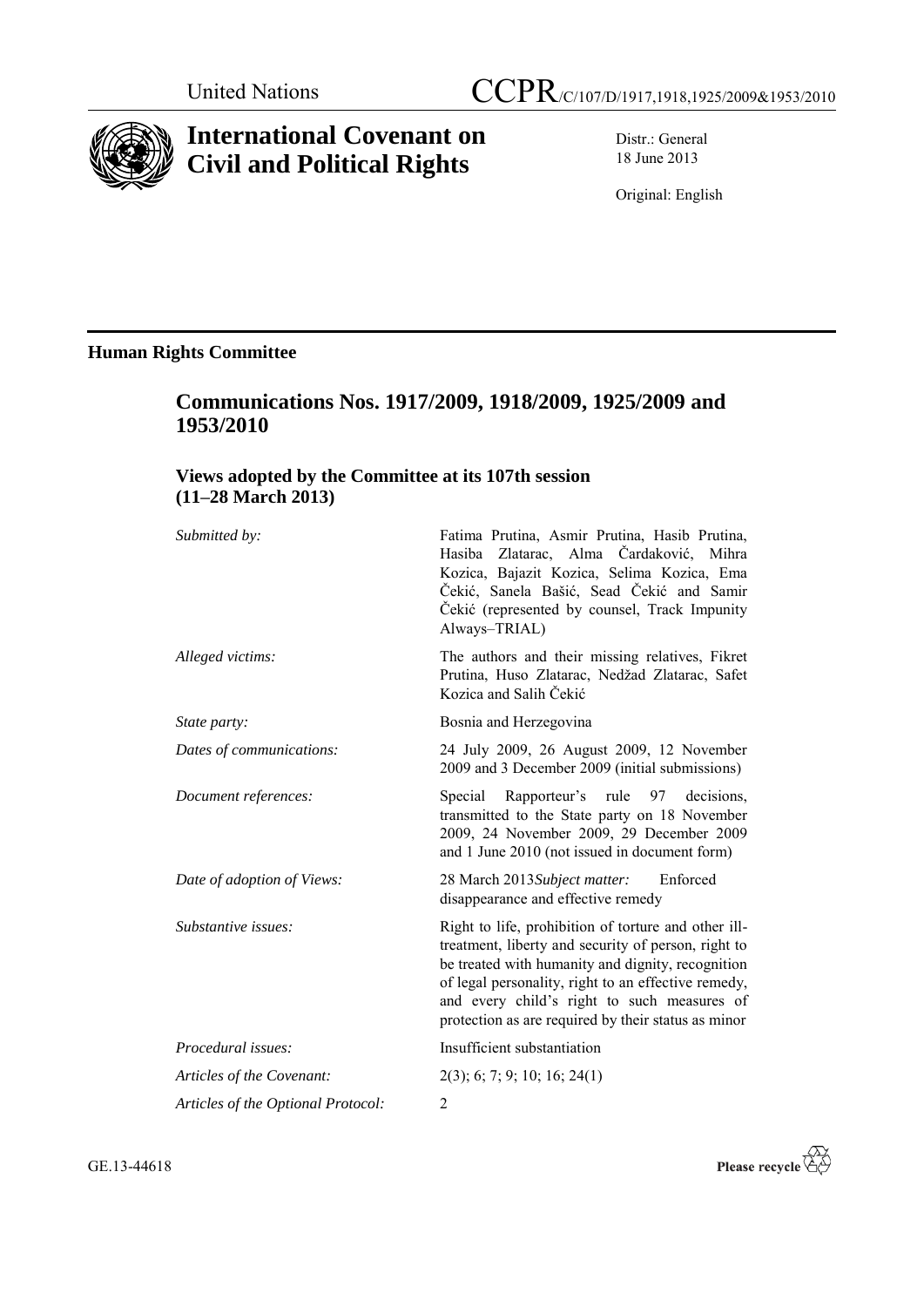# **Annex**

# **Views of the Human Rights Committee under article 5, paragraph 4, of the Optional Protocol to the International Covenant on Civil and Political rights (107th session)**

concerning

### **Communications Nos. 1917/2009, 1918/2009, 1925/2009 and 1953/2010\***

| Submitted by:            | Fatima Prutina, Asmir Prutina, Hasib Prutina,                                                                               |
|--------------------------|-----------------------------------------------------------------------------------------------------------------------------|
|                          | Hasiba Zlatarac, Alma Čardaković, Mihra                                                                                     |
|                          | Kozica, Bajazit Kozica, Selima Kozica, Ema                                                                                  |
|                          | Čekić, Sanela Bašić, Sead Čekić and Samir                                                                                   |
|                          | Čekić (represented by counsel, Track Impunity                                                                               |
|                          | Always-TRIAL)                                                                                                               |
| Alleged victims:         | The authors and their missing relatives, Fikret<br>Prutina, Huso Zlatarac, Nedžad Zlatarac, Safet<br>Kozica and Salih Čekić |
| <i>State party:</i>      | Bosnia and Herzegovina                                                                                                      |
| Dates of communications: | 24 July 2009, 26 August 2009, 12 November<br>2009 and 3 December 2009 (initial submissions)                                 |

*The Human Rights Committee*, established under article 28 of the International Covenant on Civil and Political Rights,

*Meeting on* 28 March 2013,

*Having concluded* its consideration of Communications Nos. 1917/2009, 1918/2009, 1925/2009 and 1953/2010, submitted to the Human Rights Committee by Fatima Prutina, Asmir Prutina, Hasib Prutina, Hasiba Zlatarac, Alma Čardaković, Mihra Kozica, Bajazit Kozica, Selima Kozica, Ema Čekić, Sanela Bašić, Sead Čekić and Samir Čekić under the Optional Protocol to the International Covenant on Civil and Political Rights,

*Having taken into account* all written information made available to it by the authors of the communications and the State party,

*Adopts* the following:

<sup>\*</sup> The following members of the Committee participated in the examination of the present communication: Mr. Yadh Ben Achour, Mr. Lazhari Bouzid, Mr. Cornelis Flinterman, Mr. Yuji Iwasawa, Mr. Kheshoe Parsad Matadeen, Ms. Iulia Antoanella Motoc, Mr. Gerald L. Neuman, Sir. Nigel Rodley, Mr. Victor Manuel Rodríguez-Rescia, Mr. Fabiáan Omar Salvioli, Ms. Anja Seibert-Fohr, Mr. Yuval Shany, Mr. Konstantine Vardzelashvili and Ms. Margo Waterval. The texts of two individual opinions by Committee members Mr. Fabiáan Omar Salvioli and Mr. Victor Manuel Rodríguez-Rescia are appended to the present Views.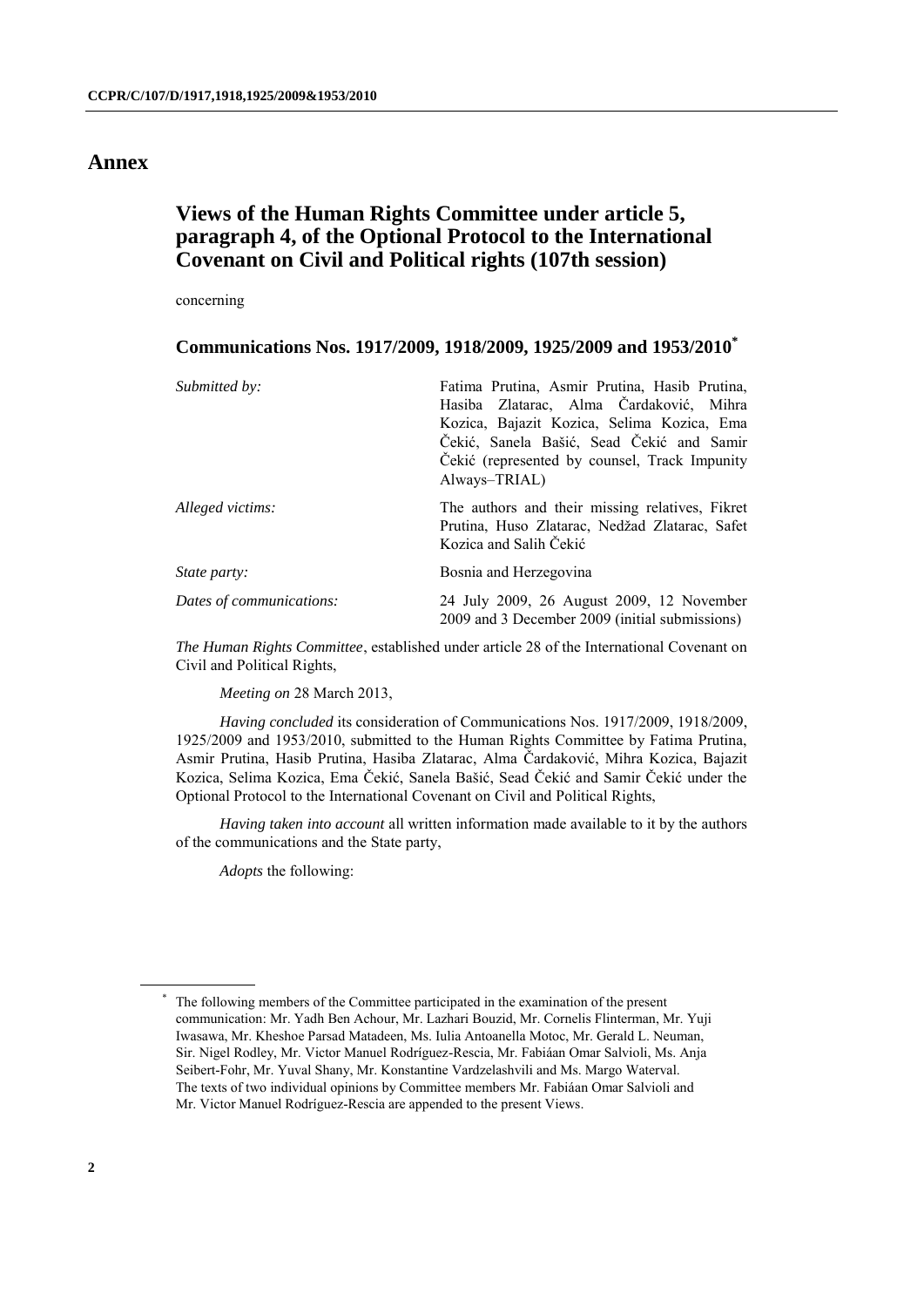## **Views under article 5, paragraph 4, of the Optional Protocol**

1.1 The authors of the communications are Fatima Prutina, Asmir Prutina, Hasib Prutina, Hasiba Zlatarac, Alma Čardaković, Mihra Kozica, Bajazit Kozica, Selima Kozica, Ema Čekić, Sanela Bašić, Sead Čekić and Samir Čekić, citizens of Bosnia and Herzegovina born in 1953, 1975, 1973, 1949, 1978, 1929, 1962, 1969, 1955, 1975, 1976 and 1978, respectively. The authors present their claims on their behalf and on behalf of their missing relatives, namely Fikret Prutina, born on 4 April 1950; Huso Zlatarac, born on 17 June 1939; Nedžad Zlatarc, born on 25 October 1971; Safet Kozica, born on 9 October 1965; and Salih Čekić, born on 4 March 1949. They claim that Bosnia and Herzegovina Bosnia and Herzegovina violated their relatives' rights under articles 6, 7, 9, 10 and 16, read in conjunction with article 2, paragraph 3, of the International Covenant on Civil and Political Rights. They also claim that Bosnia and Herzegovina Bosnia and Herzegovina violated their own rights under article 7, read in conjunction with article 2, paragraph 3, of the Covenant. Alma Čardaković and Samir Čekić further allege that the State party violated their right for special protection as minors until they reached their majority.<sup>1</sup> It is therefore alleged that article 7 and article 2, paragraph 3 were violated in their regard, in conjunction with article 24, paragraph 1 of the Covenant. The authors are represented by counsel, Track Impunity Always–TRIAL. 2

1.2 On 28 March 2013, pursuant to rule 94, paragraph 2, of its rules of procedure, the Committee decided to join the present communications in view of their substantial factual and legal similarity.

#### **Facts as presented by the authors**

2.1 After its declaration of independence in March 1992, an armed conflict started in Bosnia and Herzegovina. The key local parties to the conflict were *Armija Republike Bosne i Hercegovine* (ARBiH; mostly made up of Bosniacs<sup>3</sup> and loyal to the central authorities), *Vojska Republike Srpske* (VRS; mostly made up of Serbs) and *Hrvatsko vijeće obrane* (mostly made up of Croats). 4

2.2 On 4 May 1992, the authors and their missing relatives were arrested in the village of Svrake (Bosnia and Herzegovina) by members of the VRS. They were subsequently transferred to a concentration camp called Kasarna JNA in Semizovac, together with most of the inhabitants of their village. On 13 May 1992, the women and children, including the authors, were allowed to leave the camp. On 16 May 1992, Fikret Prutina, Huso Zlatarac, Nedžad Zlatarc, Safet Kozica and Salih Čekić, along with all other men aged from 16 to 85, were taken to the concentration camp called Nakina Garaža. According to survivors, they were tortured, frequently beaten and forced to work without receiving any food for over 24 hours consecutively. On 24 May 1992, they were all taken to the Planjina Kuća concentration camp, where they were kept as prisoners. On 16 June 1992, eyewitnesses stated that the victims, along with other prisoners, were taken to an unknown destination by a member of the VRS, Dragan Damjanovic. <sup>5</sup> This is the last time they were seen alive.

<sup>&</sup>lt;sup>1</sup> Alma Čardaković and Samir Čekić reached their majority on 4 March 1996 and 17 August 1996, respectively.

<sup>&</sup>lt;sup>2</sup> The Optional Protocol entered into force for the State party on 1 June 1995.

<sup>3</sup> Bosniacs were known as Muslims until the 1992–1995 war. The term "Bosniacs" (*Bošnjaci*) should not be confused with the term "Bosnians" (*Bosanci*) which is commonly used to denote citizens of Bosnia and Herzegovina irrespective of their ethnic origin.

<sup>&</sup>lt;sup>4</sup> After the war, the ARBiH, the VRS and the *Hrvatsko vijeće obrane* gradually merged into the Armed Forces of Bosnia and Herzegovina.

<sup>5</sup> With regard to Dragan Damjanovic's fate, see the information in paragraph 2.10 below.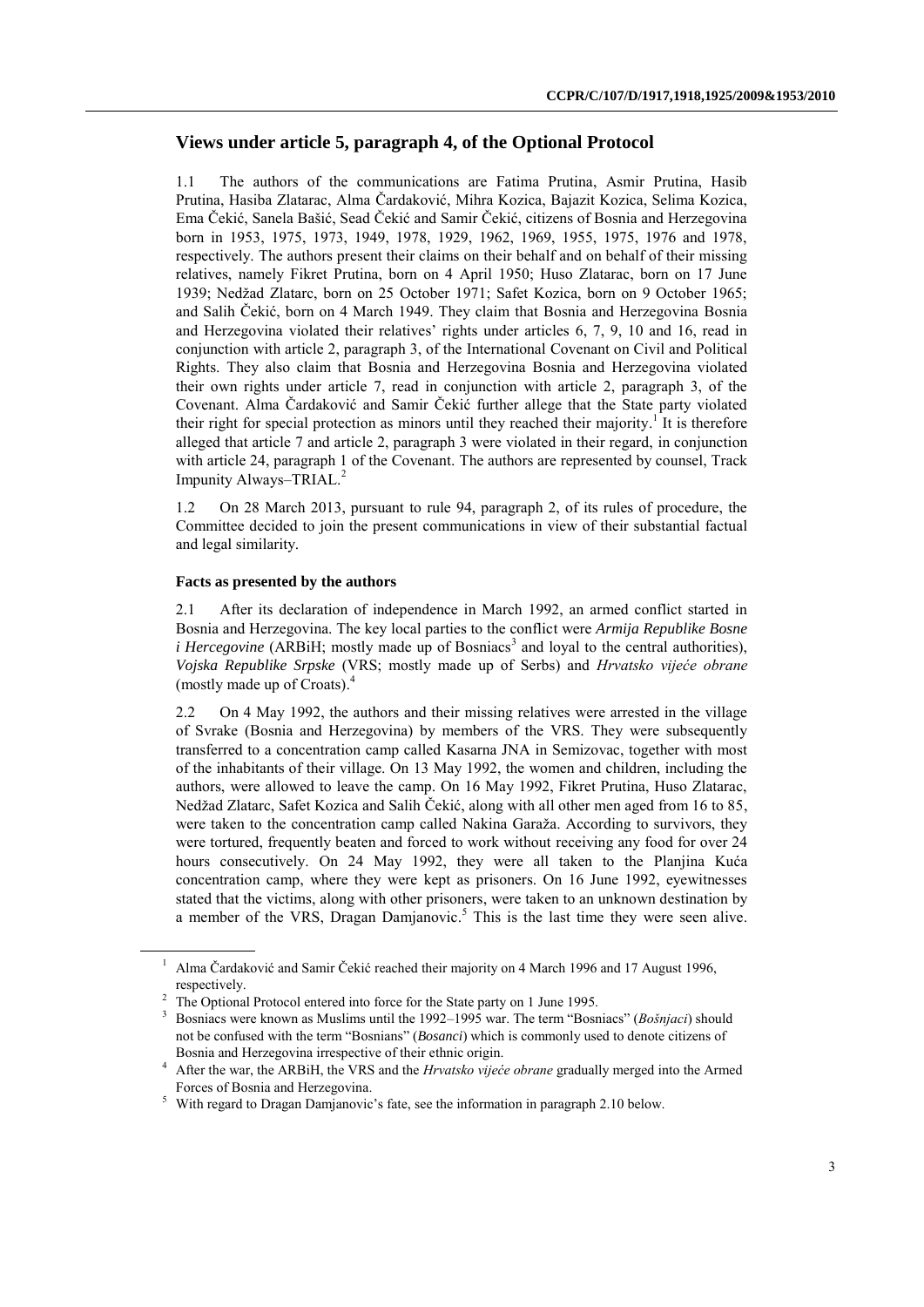Hasib Prutina, one of the authors, was kept in Planjina Kuća for another month, until a Serbian friend helped him get out and reach an area controlled by the ARBiH.

2.3 The authors learned that their relatives had been taken from Planjina Kuća to an unknown location through the local radio, which broadcasted the news based on the statements of an eyewitness to the events. The authors immediately reported the disappearance of their relatives to the local police of Visoko and to the International Committee of the Red Cross in Breza. They also reported the enforced disappearance of their relatives to the State Commission for Missing Persons in Sarajevo. In spite of the complaints promptly filed by the authors, no *ex officio*, prompt, thorough, independent and effective investigation was carried out.

2.4 The armed conflict came to an end in December 1995 when the General Framework Agreement for Peace in Bosnia and Herzegovina (hereinafter "the Dayton Agreement") entered into force.<sup>6</sup>

2.5 At the authors' request, the competent court issued declarations of presumed death with respect to Fikret Prutina on 29 August 2002, Huso Zlatarac on 26 April 2002, Nedžad Zlatarac on13 July 2006, Safet Kozica on 29 March 2010 and Salih Čekić on 17 May 2005. The authors received a pension and social assistance. However, they never considered this to be a form of compensation for the trauma caused and the loss of their relatives.

2.6 On 16 August 2005, the authors, together with other members of the Association of Families of Missing Persons from Vogošća, reported the kidnapping<sup>7</sup> of their missing relatives to the Fifth Police Station in Vogošća. On 9 September 2005, they filed a criminal complaint with the Sarajevo Cantonal Prosecutor against unidentified members of the VRS in relation to the disappearance of their relatives. They did not receive any response from that Prosecutor until September 2011, when a statement was taken from one of the authors (Ema Čekić, see paragraph 7.2 below).

2.7 On 26 September 2005, the authors submitted an application to the Human Rights Commission of the Constitutional Court of Bosnia and Herzegovina, claiming a violation of articles 3 and 8 of the Convention for the Protection of Human Rights and Fundamental Freedoms (hereinafter "the European Convention on Human Rights") and of articles II.3(b) and (f) of the Constitution of Bosnia and Herzegovina. On 23 February 2006, the Constitutional Court found a violation of articles 3 and 8 of the European Convention on Human Rights and the corresponding constitutional provisions. According to the Constitutional Court, "the fact that even ten years after the end of the war activities in Bosnia and Herzegovina the authorities have not given to the applicants information about the destiny of their family members that went missing during the war activities in Bosnia and Herzegovina is enough to the Constitutional Court to make a conclusion that there has been a violation of the right not to be subjected to inhuman treatment from the article II.3.(b) of the Constitution of Bosnia and Herzegovina and article 3 of the European Convention, and the right to respect of private and family life and home from article 8 of the European Convention".<sup>8</sup>

<sup>&</sup>lt;sup>6</sup> In accordance with the Dayton Agreement, Bosnia and Herzegovina consists of two entities: the Federation of Bosnia and Herzegovina and the Republika Srpska. The Dayton Agreement failed to resolve the Inter-Entity Boundary Line in the Brčko area, but the parties agreed to a binding arbitration in this regard under the rules of the United Nations Commission on International Trade Law (UNCITRAL). The Brčko District, under the exclusive sovereignty of the State and international supervision, was formally inaugurated on 8 March 2000.

<sup>7</sup> "Kidnapping" is the word used by the authors.

<sup>8</sup> See Constitutional Court of Bosnia and Herzegovina, *Selimovic and others, Judgment of 23 February 2006*, para. 371.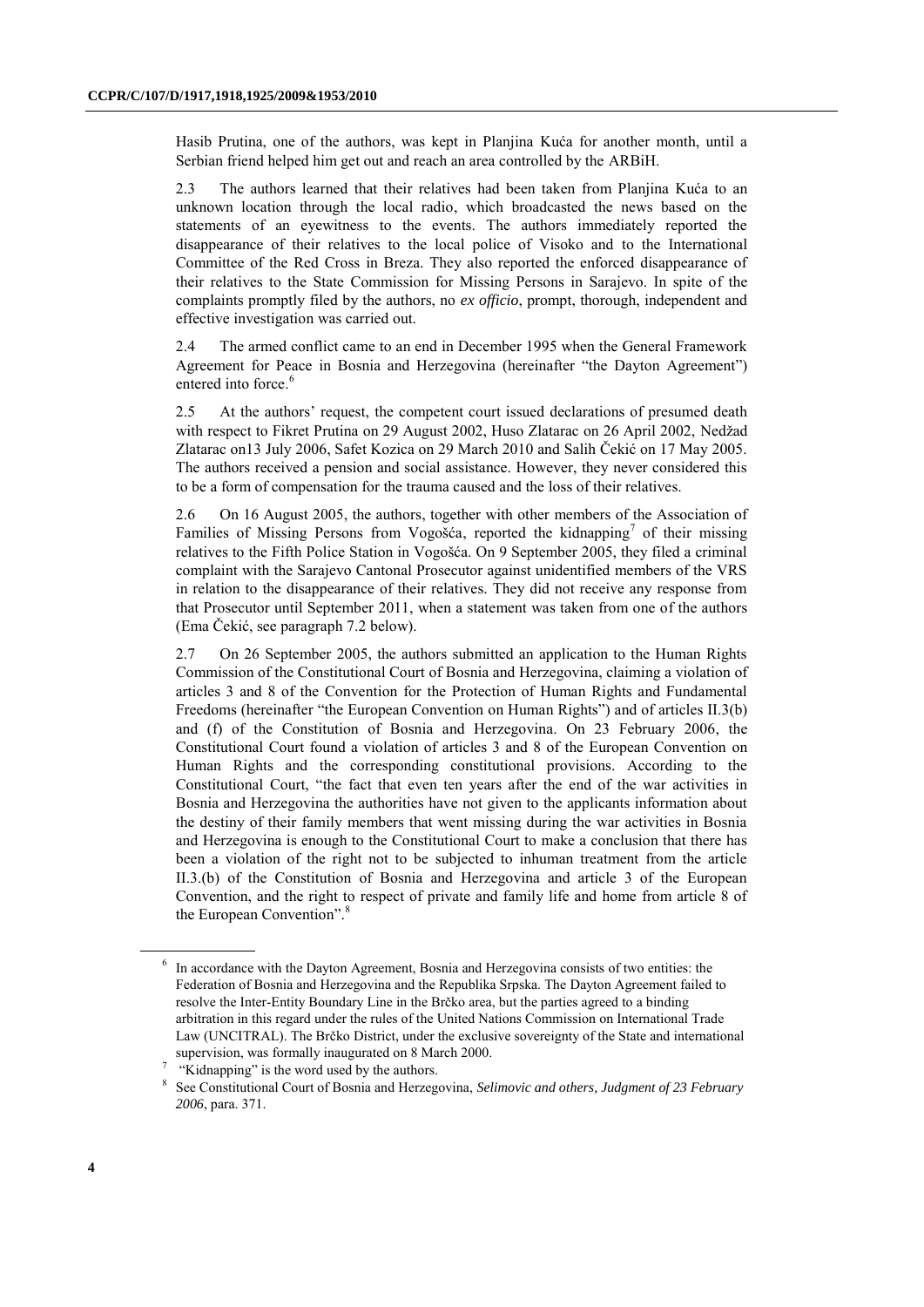2.8 The Court ordered the Council of Ministers of Bosnia and Herzegovina, the Government of the Federation of Bosnia and Herzegovina, the Republika Srpska and the Brčko District to release all information in their possession pertaining to the fate or whereabouts of the authors' missing relatives and to ensure that the State agencies envisaged by the Law on Missing Persons  $2004^9$  (the Missing Persons Institute, the Central Records and the Fund for Support to the Families of Missing Persons) become operational. No compensation was awarded.

2.9 On 18 November 2006, the Constitutional Court held that its decision of 23 February 2006 had not been fully enforced. While the Republika Srpska had released all information in its possession, the other entity (the Federation of Bosnia and Herzegovina), the State and the Brčko District had not. Furthermore, the Missing Persons Institute, the Central Records and the Fund for Support to the Families of Missing Persons had not yet become operational. This decision was submitted to the State Prosecutor, as nonenforcement of the decisions of the Constitutional Court constitutes a criminal offence.

2.10 On 15 December 2006, the State Court of Bosnia and Herzegovina sentenced Dragan Damjanovic to 20 years of imprisonment for crimes against humanity. The indictment alleged that on several occasions he had gone to the Planjina Kuća camp and that, with the help of camp guards, he also reportedly used a large number of prisoners as human shields, resulting in serious injury and even in the death of some. However, he was not summoned or convicted for the torture and enforced disappearance of the authors' missing relatives. 10

2.11 The authors' relatives are still missing and no *ex officio*, prompt and effective investigation has been carried out.

#### **The complaint**

3.1 The authors claim that the enforced disappearance of their missing relatives is in violation of articles 6, 7, 9, 10 and 16 read in conjunction with article 2, paragraph 3 of the Covenant.

3.2 The authors consider that the responsibility for shedding light on the fate of their missing relatives lies with the State party. They refer to an expert report of the Working Group on Enforced or Involuntary Disappearances (WGEID) which states that the primary responsibility for carrying out these tasks remains with the authorities under whose jurisdiction a suspected mass grave falls.<sup>11</sup> The authors further argue that the State party has an obligation to conduct a prompt, impartial, thorough and independent investigation of gross human rights violations, such as enforced disappearances, torture or arbitrary killings. In general, it should be pointed out that the obligation to conduct an investigation also applies in cases of killings or other acts affecting the enjoyment of human rights that are not imputable to the State. In these cases, the obligation to investigate arises from the duty of the State to protect all individuals under its jurisdiction from acts committed by private persons or groups of persons which may impede the enjoyment of their human rights.<sup>12</sup>

<sup>9</sup> *Official Gazette of Bosnia and Herzegovina*, No. 50/04 (9 November 2004).

<sup>&</sup>lt;sup>10</sup> See *Dragan Damjanovic, Judgment of 15 December 2006*, which became final on 13 June 2007.

<sup>&</sup>lt;sup>11</sup> The authors refer to the report by Manfred Nowak, expert member of the WGEID, Special process on missing persons in the territory of the former Yugoslavia, document E/CN.4/1996/36, para. 78.

<sup>&</sup>lt;sup>12</sup> The authors refer to Committee's General Comment No. 31 (2004) on the nature of the general legal obligation imposed on States parties, para. 8; *Velasquez Rodriguez* v. *Honduras, Judgment of 29 July 1988*, Inter-American Court of Human Rights, Series C, No. 4, para. 172; and *Demiray* v. *Turkey, Application no. 27308/95, Judgement of 21 November 2000*, European Court of Human Rights, para. 50; *Tanrikulu* v. *Turkey, Application no. 23763/94, Judgement of 8 July 1999*, European Court of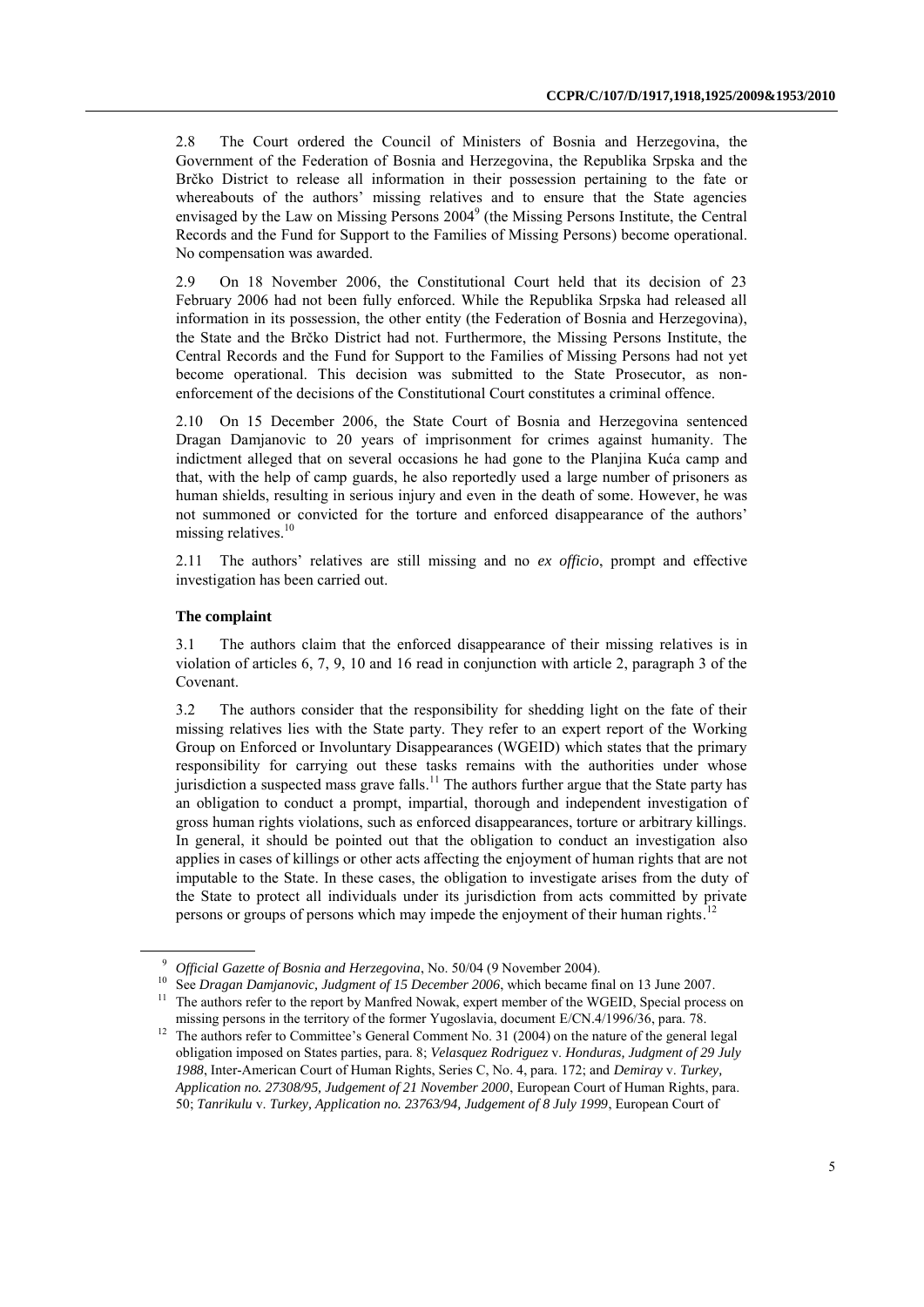3.3 With regard to article 6, the authors refer to the Committee's jurisprudence according to which a State party has a primary duty to take appropriate measures to protect the life of a person. In cases of enforced disappearances, the State party has an obligation to investigate and bring perpetrators to justice. By not doing so, the State party continues to violate the victims' right to life (see article 6 read in conjunction with article 2, paragraph 3, of the Covenant). The victims in the present case were illegally detained by State agents and have remained unaccounted for since 16 June 1992. Despite numerous efforts by the authors, no *ex officio*, prompt, impartial, thorough and independent investigation has been carried out and the victims' fate and whereabouts remain unknown.

3.4 The authors further submit that their missing relatives were illegally detained without charge by members of the VRS and that they were held indefinitely, without communication with the outside world, while repeatedly ill-treated and subjected to forced labour. Their enforced disappearance constitutes in itself a form of torture, on which no *ex officio*, prompt, impartial, thorough and independent investigation has yet been carried out by the State party in order to identify, prosecute, judge and sanction those responsible. This amounts to a violation of article 7 read in conjunction with article 2, paragraph 3 of the Covenant.

3.5 The victims were arrested on 4 May 1992 by members of the Serb army without an arrest warrant, nor was their detention recorded in any official register or proceedings brought before a court to challenge the lawfulness of their detention. As no explanation has been given by the State party and no efforts were made to clarify the fate of the victims, article 9 read in conjunction with article 2, paragraph 3, of the Covenant has been violated.

3.6 The victims were held in three different concentration camps and were subjected to torture, and inhuman and degrading treatment, including forced labour. The authors recall the Committee's jurisprudence, which has recognized that enforced disappearance itself constitutes a violation of article 10 of the Covenant. <sup>13</sup> Since the torture and inhuman and degrading treatment the victims suffered in detention have never been investigated, the State party has violated article 10, read in conjunction with article 2, paragraph 3, of the Covenant.

3.7 The enforced disappearance places the victims outside the protection of the law, thus suspending the enjoyment of all other human rights of the disappeared person, who is confined in a condition of absolute defencelessness. The ceaseless efforts undertaken by the authors to shed light on the fate of their relatives have been impeded since their disappearance. The State party is therefore also allegedly responsible for a continuing violation of article 16 read in conjunction with article 2, paragraph 3 of the Covenant.

3.8 The authors consider that the acute emotional distress caused by the disappearance of their relatives, the procedure to declare the victims dead and the continued uncertainty about their fate and whereabouts entails a separate violation of article 7 read in conjunction with article 2, paragraph 3, of the Covenant.

3.9 Finally, two of the authors, namely Alma Čardaković and Samir Čekić, submit that they were 14 years old and 13 years old respectively when they were detained, ill-treated and witnessed the enforced disappearance of their missing relatives. They have experienced the ongoing anguish of not knowing the truth of what happened to the victims. They never received any compensation for the harm suffered. It is therefore submitted that the State

Human Rights, para. 103; and *Ergi* v. *Turkey, Application no. 23818/94, Judgement of 28 July 1998*, European Court of Human Rights, para. 82.

<sup>13</sup> The authors refer to *Yasoda Sharma* v. *Nepal*, Communication No. 1469/2006, Views adopted on 28 October 2008, para. 7.7.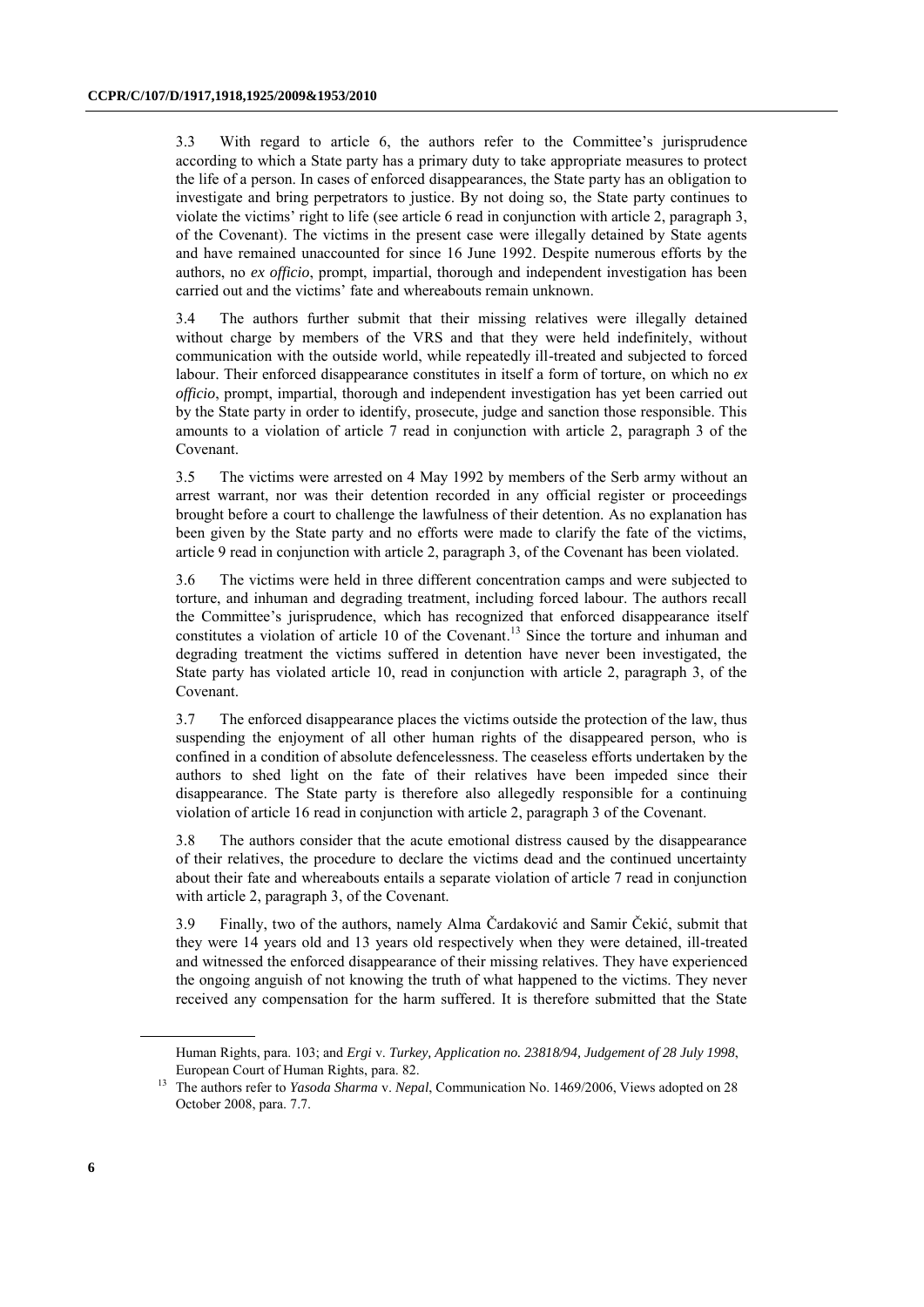party has violated their rights under article 7 read in conjunction with article 2, paragraph 3, of the Covenant and, until March 1996 and August 1996 respectively, when they attained majority, that the State party has also violated the same rights in conjunction with article 24, paragraph 1, of the Covenant as these two authors were minors in need of special protection.

#### **State party's observations on the merits**

4.1 The State party submitted observations regarding Communications Nos. 1917/2009, 1918/2009 and 1925/2009 on 13 April 2010 and 27 April 2011. It submitted observations regarding Communication No. 1953/2010 on 12 April 2011, 21 June 2011 and 11 August 2011. These observations are overlapping to a large extent and may be summarized as follows.

4.2 As regards the general framework, the State party submits that a lot of effort has been made and a lot of success achieved in the quest to determine the whereabouts or fate of all missing persons. During the war, nearly 32,000 people went missing, of which more than 21,000 have already been identified. The Missing Persons Institute and, within that Institute, the Central Records, have been set up pursuant to the Law on Missing Persons 2004; the third State agency envisaged by that Law, the Fund for Support to the Families of Missing Persons, has not yet been established. Furthermore, the criminal legislation has been amended and war crimes chambers have been set up within the State Court with the aim of dealing more efficiently with enforced disappearances and other war crimes cases. In view of the large number of war crime cases (more than 1,700 cases against more than 9,000 suspects), the National War Crimes Strategy was adopted in 2008, one of its objectives being to process priority cases by the end of 2015 and other war crimes cases by the end of 2023.

4.3 As regards the authors' situation, the State party submits that VRS soldiers took the authors' missing relatives and 23 other persons from the Planjina Kuća internment camp to an unknown location on or about 16 June 1992. From that group, the bodies of two persons were found in the Bosna River during the war. They were first buried in unmarked graves in Visoko and Zenica, and then subsequently exhumed and identified as the bodies of the late Enes Alić and Rešad Dević. In view of the fact that a number of other bodies were found in the Bosna River and were interred in unmarked graves in Visoko and Zenica during the war, the authorities requested the International Commission on Missing Persons<sup>14</sup> to carry out a "target identification" (that is, to compare the DNA samples from all such bodies with the DNA samples of the relatives of the remaining 26 missing persons). However, there was no match for any of those 26 persons. The State party also submits that 99 individual, collective and mass graves with remains of 155 missing persons have been discovered in the municipality of Vogošća and the adjacent municipality of Centar; 132 of them have been identified. The DNA samples from the remaining 23 unidentified bodies have been compared with the authors' DNA samples, again to no avail. It would appear from the documents submitted by the State party that the Association of the Families of Missing Persons from the Municipality of Vogošća, headed by one of the authors, has been in contact with the Missing Persons Institute on a regular basis. It would further appear that a memorial for all missing persons from the municipality of Vogošća,

<sup>&</sup>lt;sup>14</sup> The International Commission on Missing Persons was established at the initiative of United States President Clinton in 1996. It is currently headquartered in Sarajevo. In addition to its work in the former Yugoslavia, the Commission is now actively involved in helping Governments and other institutions in various parts of the world address social and political issues related to missing persons and establish effective identification systems in the wake of conflict or natural disaster.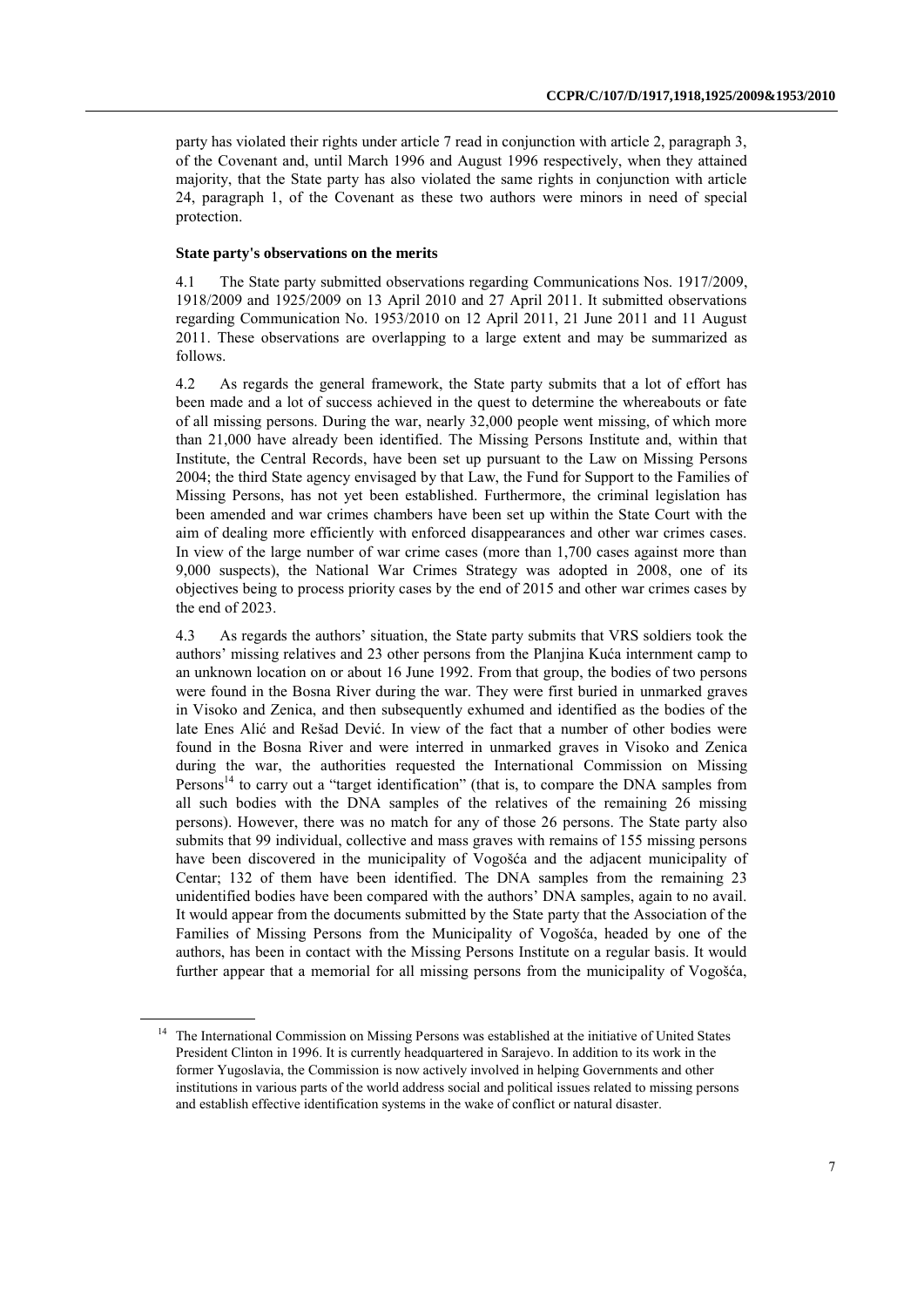including the authors' missing relatives, has been erected and that the day of their disappearance is commemorated every year.

#### **Authors' comments on the State party's observations**

5.1 The authors of Communications No. 1917/2009, 1918/2009 and 1925/2009 submitted their comments on 8 July 2010 and 23 May 2011. As for the authors of Communication No. 1953/2010, they submitted their comments on 23 May 2011, 24 August 2011 and 13 September 2011. Those comments are overlapping to a large extent and may be summarized as follows.

5.2 The authors reiterate that the responsibility to clarify the fate of the missing persons lies with the State party. With regard to the State party's submission that to date, conditions for beginning the work of the Fund for Support to the Families of Missing Persons have not yet been created or do not conform the text of the Agreement (see paragraph 4.2 above), the authors' response is that the Constitutional Court of Bosnia and Herzegovina delivered a number of decisions concerning cases of relatives of missing persons, including the authors, whereby it found a violation of articles 3 and 8 of the European Convention on Human Rights because of the lack of information about the destiny of their missing loved ones. In the mentioned decisions, the Constitutional Court did not pronounce on the issue of compensation, as it considered the latter to be covered by the provisions of the Law on Missing Persons. Unfortunately, as confirmed by the State party, to date the provisions referred to above remain a dead letter and, consequently, the Constitutional Court's rulings remain unimplemented. In any event, the establishment of the Fund will not replace appropriate compensation as, in the authors' opinion, the Fund has been conceived to be a measure of social welfare which is different from compensation for human rights violations. The authors add that reparations are not only financial in nature but include compensation, restitution, rehabilitation, satisfaction and guarantees of non-repetition. Reparations should take into account the gender perspective, considering that most relatives of missing persons are women.

5.3 In its rulings, the Constitutional Court ordered that all accessible and available information on missing relatives be transmitted to the authors no later than 30 days from the date of receipt of the rulings. At the time of the authors' comments, this information had not yet been provided. The authors consider that those responsible for not implementing the rulings of the Constitutional Court should be prosecuted in conformity with the law of Bosnia and Herzegovina.<sup>15</sup>

5.4 One of the authors of Communication No. 1925/2009, Mirha Kozica, adds that on 29 March 2010, she obtained from the Municipal Court of Sarajevo a decision declaring her son dead. Being over 80 years old and in a precarious situation, she explains that she was forced to obtain such a decision in order to maintain her monthly pension. The date of death was fixed randomly and contradicts testimonies of the eyewitnesses who had last seen her son alive. In spite of the fact that the date of death was randomly set, the authors of Communication No. 1925/2009 still do not know with certainty that their missing relative is dead and consider the death certificate to be an extreme psychological burden. The authors recall the Committee's view that obliging families of disappeared persons to have the family member declared dead in order to be eligible for compensation raises issues under articles 2, 6 and 7 of the Covenant. 16

<sup>&</sup>lt;sup>15</sup> The authors quote the WGEID press release of 21 June 2010 on the visit to Bosnia and Herzegovina.

<sup>&</sup>lt;sup>16</sup> The authors refer to the Committee's concluding observations on Algeria, CCPR/C/DZA/CO/3, 12 December 2007, para. 13.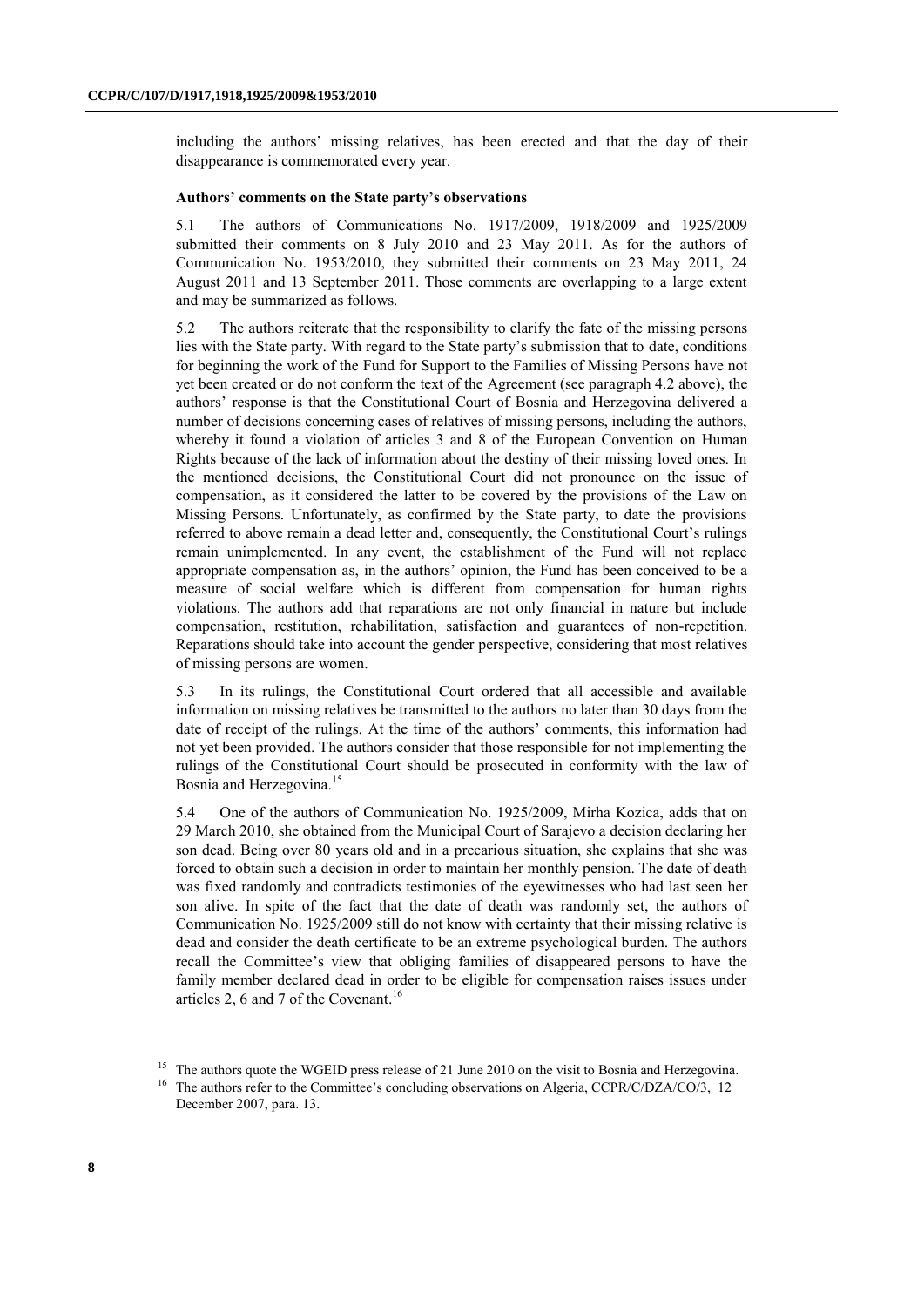5.5 The authors note the State party's submission that target identification was requested from the International Commission on Missing Persons in the areas where mortal remains could be found and potential identification could be carried out. They stress, however, that so far, they have not been contacted by the personnel of the Regional Office of Istočno Sarajevo and the Field Office in Sarajevo. The authors are convinced that they would be in a position to provide the Commission with information that may be useful to determining the location of the missing persons. Moreover, to their knowledge, none of the eyewitnesses who last saw the missing relatives alive have been heard by the relevant authorities. The authors further note that it is with the State party's observations to the Committee that they have learnt that missing persons who could potentially include their relatives could indeed be located in the areas mentioned (see paragraph 4.3 above). They consider that this information should have been provided to them directly and promptly.

5.6 In the specific case of Communication No. 1953/2010, the authors contend that six years after their filing of the original complaint for enforced disappearance with the police, the authors had still received no feedback on whether an investigation was being carried out and whether their case had been given a specific number. However, on 29 April 2011, Ema Čekić received a reply from the Cantonal Prosecutor's Office stating that, after conducting necessary verifications, a case had been filed against Radosavljevic Drago *et al.* for war crimes against civilians in accordance with article 142 of the Criminal Code of the Socialist Federal Republic of Yugoslavia. On 1 March 2011, a prosecutor was assigned to this case. While welcoming such developments, the authors raised some concerns at the fact that the prosecutor intends to prosecute the alleged suspects under the Criminal Code of the Socialist Federal Republic of Yugoslavia and not the 2003 Criminal Code of Bosnia and Herzegovina.<sup>17</sup> The authors note that this important piece of information had not been transmitted by the State party in its observations on admissibility and merits. Without taking the initiative to seek information from the authorities directly, the authors would have been remained ignorant of the developments in the investigations.

#### **Further submissions from the State party**

6.1 On 17 August (regarding Communications No. 1917/2009, 1918/2009 and 1925/2009) and on 19 August 2011 and 12 September 2011 (regarding Communication No. 1953/2010), in reply to the authors' comments, the State party provided further information related to the criminal investigations under way. It stated that the Prosecutor's Office of Bosnia and Herzegovina (the Special Department for War Crimes) is conducting an investigation on a number of persons accused of taking part in planning and organizing the enforced relocation of thousands of non-Serb civilians; forming, organizing and operating camps and prisons in the territory of municipalities of Hadžići, Vogošća and Ilidža in which they imprisoned non-Serb civilians; directly taking part in the interrogation of detainees; deciding on the length of their captivity; and categorizing the detained civilians, thereby deciding their fate.

6.2 The suspects, as former managers and responsible personnel in correctional institutions on the territory of Republika Srpska under the direct command of the Minister of Justice, are charged with killing, torturing, and inflicting mental abuse, forced labour and enforced disappearance of non-Serb civilians who were arbitrarily kept in the institutions mentioned during the period of April to December 1992. In the period between 1992 and 1994, during the conflict between the Army of Republika Serbska and the army of Bosnia and Herzegovina, Serbian police and paramilitary forces launched attacks against non-Serb civilians and committed serious human rights violations.

<sup>&</sup>lt;sup>17</sup> The authors do not elaborate further on this issue.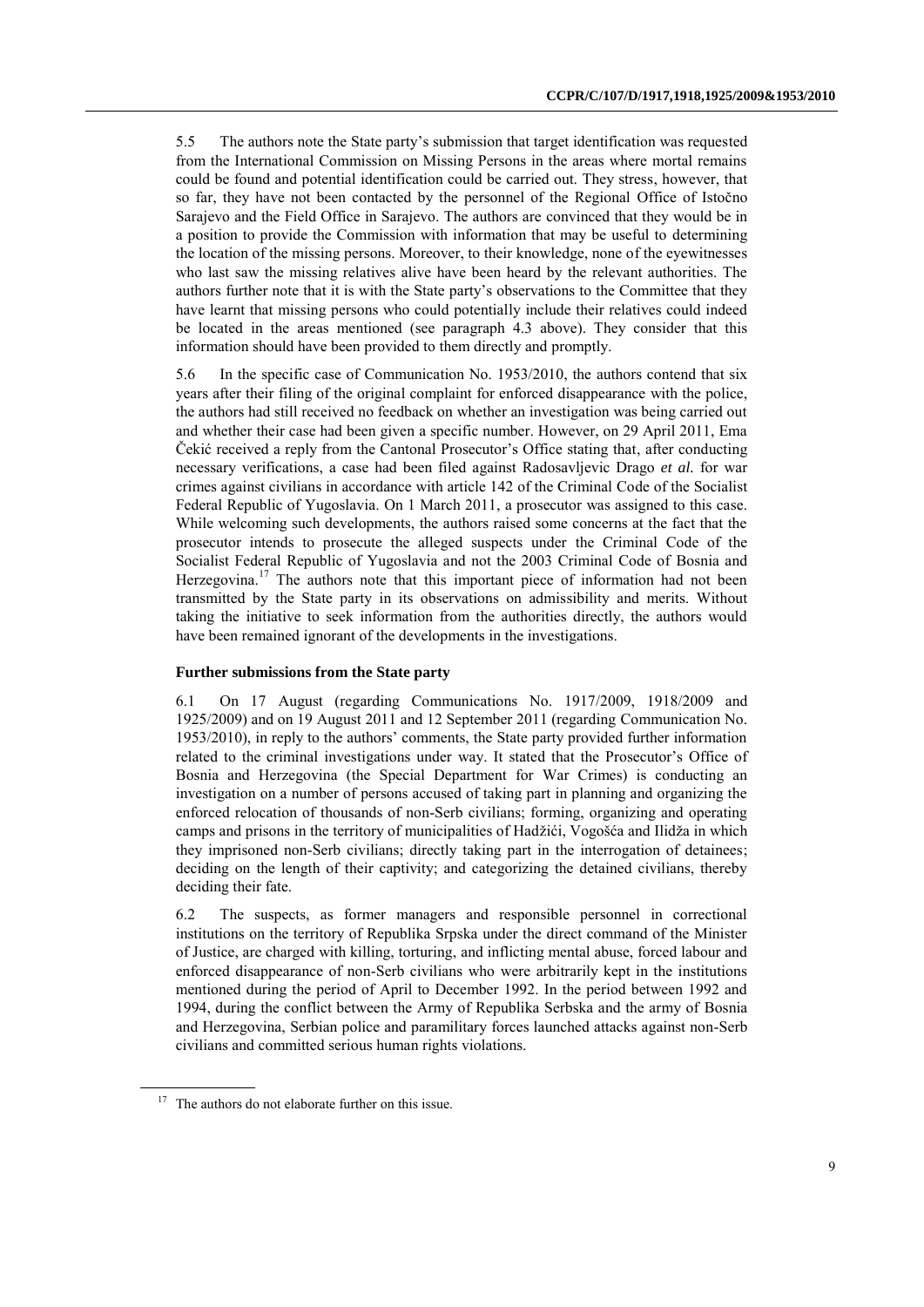6.3 The State party contends that the Prosecutor's Office of Bosnia and Herzegovina is currently taking the necessary investigative actions, including steps to locate the whereabouts of mortal remains of the missing persons, hearing witnesses, collecting physical evidence and determining facts that will prove the crimes and criminal liability of suspects. The enforced disappearance of all of the authors' relatives is in the stage of "active investigation" and has been registered under the numbers KTRZ 55/06 and KTRZ 42/05. Their cases are considered a high priority under the National War Crimes Strategy and should accordingly be concluded by the end of 2015.

6.4 In reply to the authors' contention regarding the hearing of witnesses, the State party notes that these witnesses have been heard by the police but unfortunately, not a single witness who was at that time confined in the Planjina Kuća camp had any knowledge about the fate of the inmates, including the authors' relatives, once the latter were brought to an unknown location.

6.5 As for the alleged perpetrators, the State party contends that among the suspects, some such as the guards and camp administrators have not yet been located by the prosecution. As for the high-ranking commanders, the Missing Persons Institute has not made any contacts with them as the task of arresting and interrogating war criminals is not a responsibility of those offices but of other state agencies and institutions.

6.6 The State party further contends that the families of all missing persons in Bosnia and Herzegovina, through the media or personal contact with the investigators and the management of the Missing Persons Institute, are able to obtain information relating to the fate of their relatives. The State party is in direct contact with the Associations of the Families of Missing Persons from the Municipality of Vogošća and the cooperation between this organization and the authorities is high and constant.

#### **Further comments from the authors**

7.1 On 9 September 2011 (regarding Communications Nos. 1917/2009, 1918/2009 and 1925/2009), the authors reiterated their previous comments on the State party's obligation to investigate and added that one of the persons running the concentration camp in Vogošća at the time, Branki Vlaco, had been arrested in Montenegro and should be extradited to Bosnia and Herzegovina. It is the authors' view that he could greatly contribute to the investigation and thereby clarify the fate and whereabouts of the authors' relatives. This information could also be useful for the Missing Persons Institute in establishing the potential location of the mortal remains of those who went missing in Vogošća.

7.2 On 12 October 2011, the authors of Communication No. 1953/2010 expressed their appreciation for the fact that at the beginning of September 2011, Ema Čekić had been invited to meet with the Cantonal Prosecutor in order to give a statement on the events which occurred in Vogošća in June 1992. On 15 September 2011, she gave a statement indicating the details of the event and the identity of potential witnesses. The authors are persuaded that the prosecutor taking such a step is intimately linked to the authors' submission of their complaint to the Committee. While this should be considered a positive development, it is only the first step of a long-standing procedure involving the framing of charges, arrest, judgement and potential sentencing of those responsible. In view of the fact that the events took place more than 19 years ago, $^{18}$  the requirements of promptness and thoroughness of the investigation of gross human rights violations have not been met by the State party.

<sup>&</sup>lt;sup>18</sup> Almost 21 years at the time of adoption of the current Views.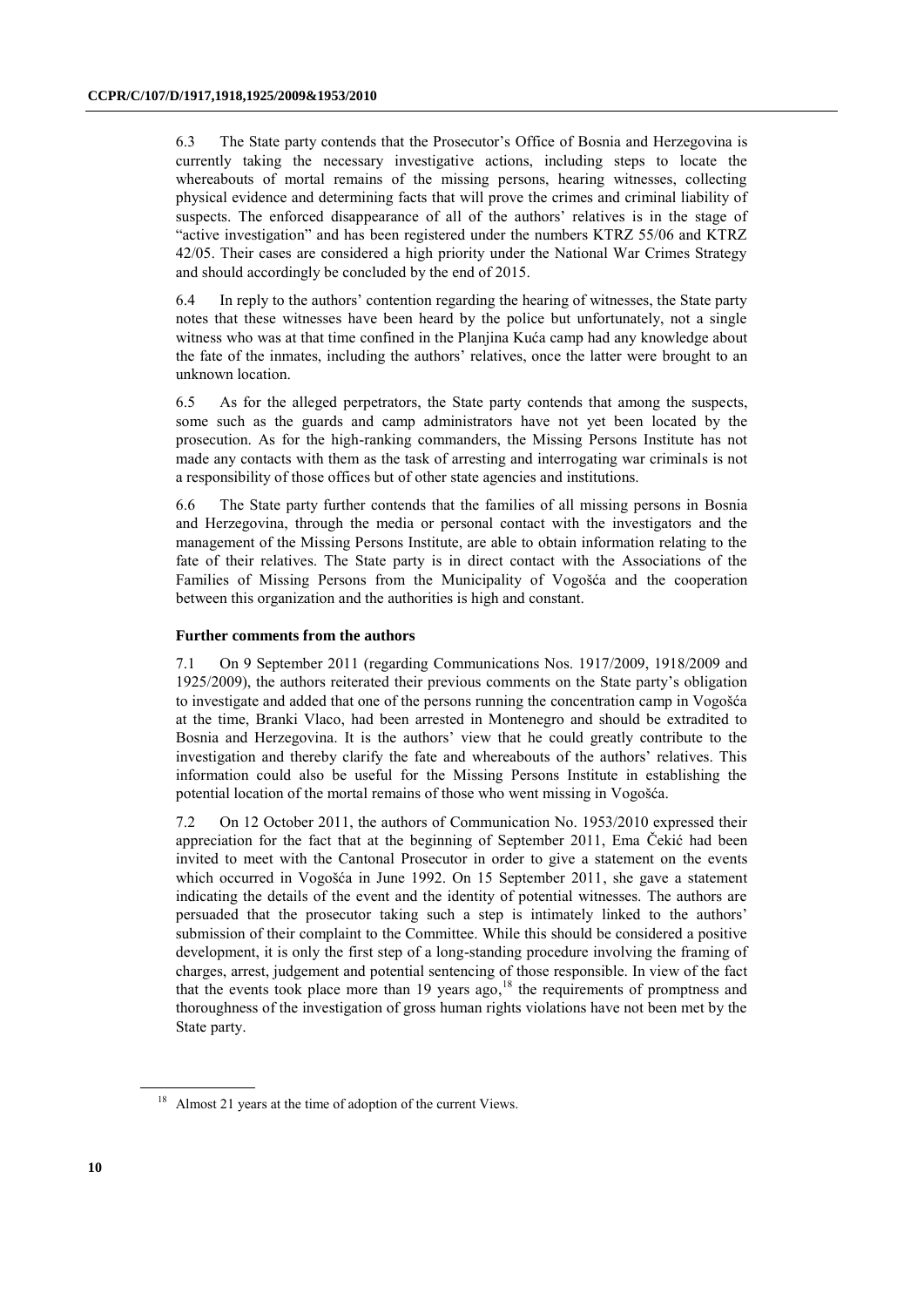#### **Issues and proceedings before the Committee**

#### *Consideration of admissibility*

8.1 Before considering any claim contained in a communication, the Committee must, in accordance with rule 93 of its rules of procedure, decide whether the case is admissible under the Optional Protocol.

8.2 The Committee has ascertained, as required under article 5, paragraph 2, of the Optional Protocol, that the same matter is not being examined under another procedure of international investigation or settlement and that the authors have exhausted all available domestic remedies.

8.3 The Committee notes that the State party has not challenged the admissibility of the communications and that the authors' allegations have been sufficiently substantiated for the purposes of admissibility. All admissibility criteria having been met, the Committee declares the communications admissible and proceeds to their examination on the merits.

#### *Consideration of merits*

9.1 The Committee has considered the case in the light of all information made available to it by the parties, as provided under article 5, paragraph 1, of the Optional Protocol.

9.2 The authors, in the present communications, claim that their relatives have been victims of enforced disappearance since their illegal arrest on 16 June 1992 and that, despite their numerous efforts, no prompt, impartial, thorough and independent investigation has been carried out to clarify the victims' fate and whereabouts and to bring the perpetrators to justice. In this respect, the Committee recalls its General Comment No. 31 (2004) on the nature of the general legal obligation imposed on States parties to the Covenant, according to which a failure by a State party to investigate allegations of violations and a failure by a State party to bring to justice perpetrators of certain violations (notably, torture and similar cruel, inhuman and degrading treatment, summary and arbitrary killings and enforced disappearances) could in and of itself give rise to a separate breach of the Covenant.

9.3 The authors do not allege that the State party is directly responsible for the enforced disappearance of their relatives.

9.4 The Committee takes note of the State party's contention that it has made considerable efforts at the general level and in this particular case in order to establish the fate or whereabouts of the authors' missing relatives and to bring those responsible to justice. Notably, a domestic tribunal has established that authorities are responsible for the disappearance of the authors' relatives (see paragraph 2.7 above); domestic mechanisms have been set up to deal professionally, efficiently and without discrimination with enforced disappearances and other war crimes cases (see paragraph 4.2 above); DNA samples from a number of unidentified bodies have been compared with the authors' DNA samples; a criminal investigation into the disappearance of the authors' relatives has been opened; a memorial for all missing persons from the municipality of Vogošća, including the authors' missing relatives, has been erected; and the day of their disappearance is commemorated every year (see paragraph 4.3 above).

9.5 The Committee considers that the obligation to investigate allegations of enforced disappearances and to bring the culprits to justice is not an obligation of result, but of means, and that it must be interpreted in a way which does not impose an impossible or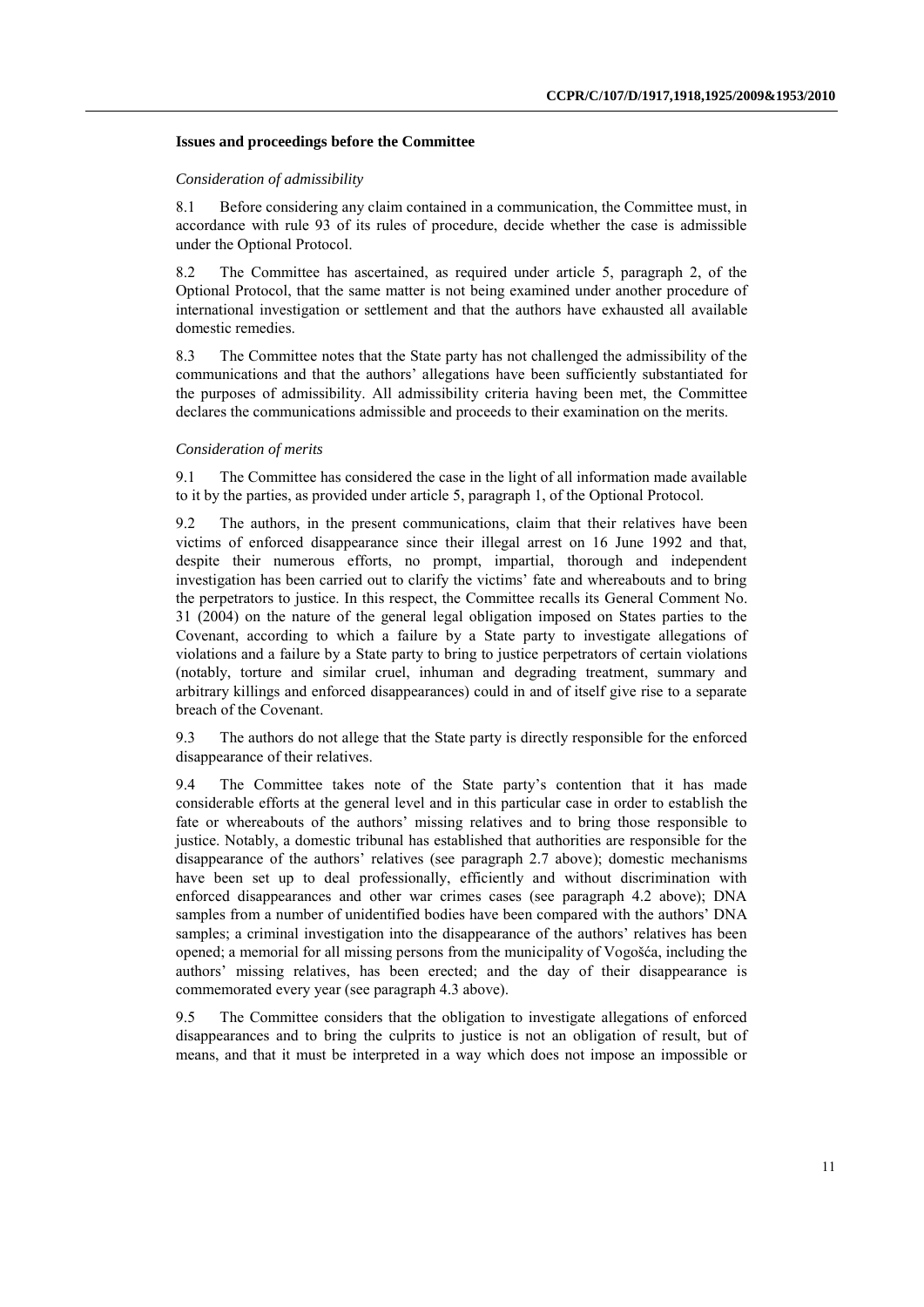disproportionate burden on the authorities.<sup>19</sup> Therefore, while acknowledging the gravity of the disappearances and the suffering of the authors because the fate or whereabouts of their missing relatives has not yet been clarified and the culprits have not yet been brought to justice, this in itself is not sufficient to find a breach of article 2, paragraph 3 of the Covenant in the particular circumstances of this communication.

9.6 That being said, the authors also claim that they have learned about certain important steps taken by the authorities in their case, such as the fact that target identification of mortal remains was carried out in locations belonging to Vogošća and neighbouring municipalities, only during the proceedings before the Committee (see paragraphs 4.3 and 5.5 above). The State party does not refute that claim. The Committee considers that information on the investigation of enforced disappearances must be made promptly accessible to the families. The Committee further notes that the social allowance provided to the authors depends upon their acceptance to recognize their missing relatives as dead. The Committee considers that for a State which is investigating disappearances conducted on its territory to oblige families of disappeared persons to have the family member declared dead in order to be eligible for compensation, while the investigation is ongoing, is a breach of article 2, paragraph 3, read in conjunction with articles 6, 7 and 9 in that it makes the availability of compensation dependent on the family's willingness to have the family member declared dead.

9.7 On all those grounds, the Committee finds a breach of article 2, paragraph 3, of the Covenant, read in conjunction with articles 6, 7 and 9 with regard to the authors and their disappeared relatives.

9.8 The Committee further notes the additional allegations submitted by Alma Čardaković and Samir Čekić, who in 1992 were minors aged 14 years old and 13 years old respectively when they were detained and ill-treated and witnessed the enforced disappearance of their missing relatives. The Committee notes that the State party has not contradicted those allegations. The Committee recalls in this regard its General Comment No. 17 (1989), according to which the implementation of article 24 entails the adoption of special measures to protect children, in addition to the measures that States are required to take under article 2 to ensure that everyone enjoys the rights provided for in the Covenant. In the present case, the State party has not taken the two authors' status as minors into account to offer them special protection. The Committee therefore finds that the State party has also violated the rights of Alma Čardaković and Samir Čekić under article 24, paragraph 1, of the Covenant as minors in need of special protection.

9.9 In the light of the above findings, the Committee will not examine separately the authors' allegations under article 2, paragraph 3, read in conjunction with articles 10 and 16 of the Covenant.

10. The Human Rights Committee, acting under article 5, paragraph 4, of the Optional Protocol to the International Covenant on Civil and Political Rights, is of the view that the facts before it reveal a violation by Bosnia and Herzegovina of article 2, paragraph 3, of the

<sup>&</sup>lt;sup>19</sup> See WGEID, General Comment on the Right to the Truth in Relation to Enforced Disappearances, paragraph 5. The relevant part of that paragraph reads as follows: "There is an absolute obligation to take all the necessary steps to find the person, but there is no absolute obligation of result. Indeed, in certain cases, clarification is difficult or impossible to attain, for instance when the body, for various reasons, cannot be found. A person may have been summarily executed, but the remains cannot be found because the person who buried the body is no longer alive, and nobody else has information on the person's fate. The State still has an obligation to investigate until it can determine by presumption the fate or whereabouts of the person." See also, *Palić* v. *Bosnia and Herzegovina, Judgement of 15 February 2011, Application No. 4704/04*, European Court of Human Rights, paragraphs 65 and 70.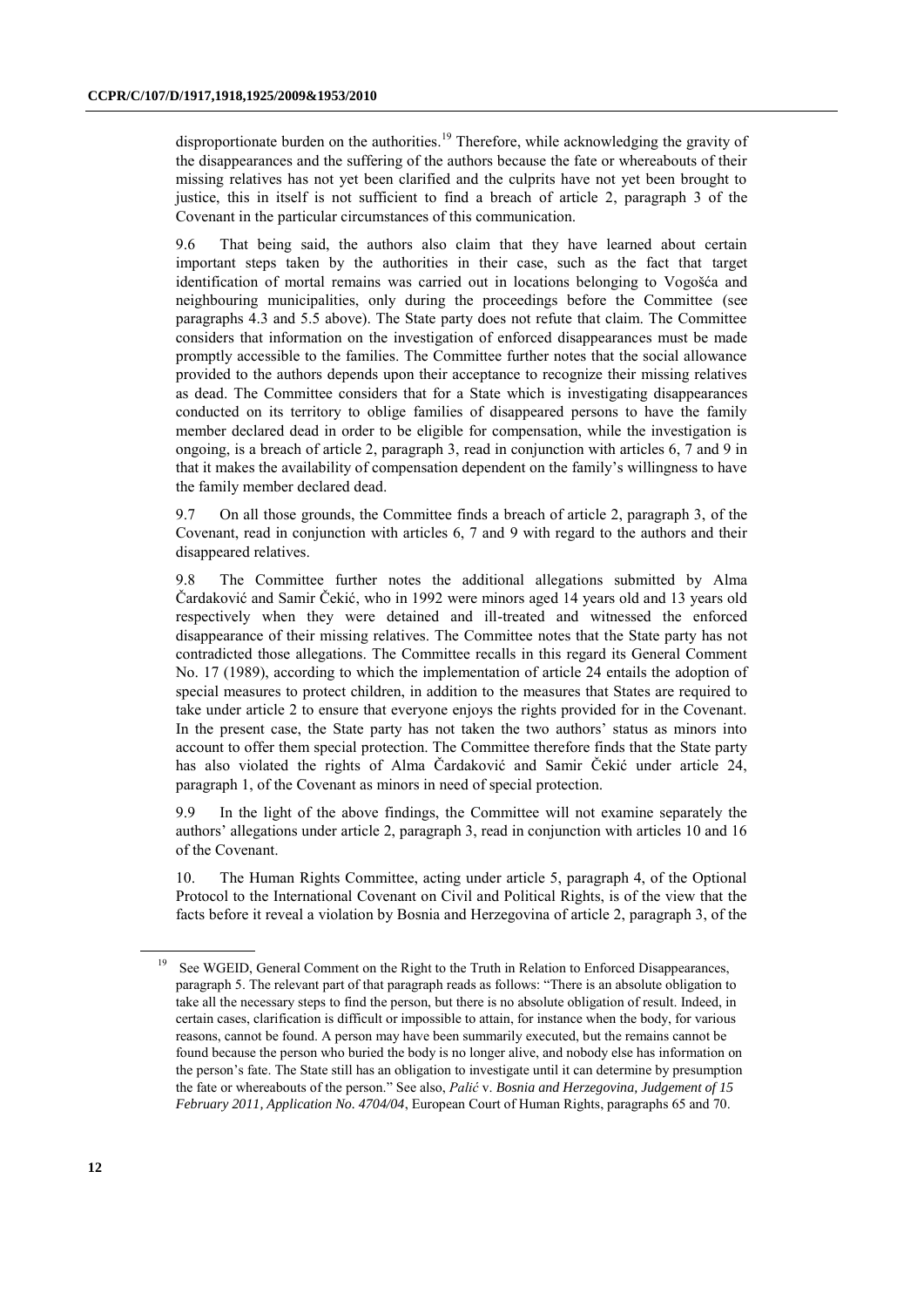Covenant, read in conjunction with articles 6, 7 and 9 of the Covenant with regard to all of the authors and their disappeared relatives; and also a violation of article 24, paragraph 1 of the Covenant with regard to Alma Čardaković and Samir Čekić.

11. In accordance with article 2, paragraph 3, of the Covenant, the State party is under an obligation to provide the authors with an effective remedy, including (a) continuing its efforts to establish the fate or whereabouts of their relatives, as required by the Law on Missing Persons 2004; (b) continuing its efforts to bring to justice those responsible for their disappearance and to do so by the end of 2015, as required by the National War Crimes Strategy; (c) abolishing the obligation for family members to declare their missing relatives dead to benefit from social allowances or any other forms of compensation; (d) and ensuring adequate compensation. The State party is also under an obligation to prevent similar violations in the future and must ensure, in particular, that investigations into allegations of enforced disappearances are accessible to the missing persons' families.

12. Bearing in mind that, by becoming a party to the Optional Protocol, the State party has recognized the competence of the Committee to determine whether there has been a violation of the Covenant and that, pursuant to article 2 of the Covenant, the State party has undertaken to ensure to all individuals within its territory and subject to its jurisdiction the rights recognized in the Covenant and to provide an effective remedy when it has been determined that a violation has occurred, the Committee wishes to receive from the State party, within 180 days, information about the measures taken to give effect to the present Views. The State party is also requested to publish the present Views and to have them widely disseminated in all three official languages of the State party.

[Adopted in English, French and Spanish, the English text being the original version. Subsequently to be issued also in Arabic, Chinese and Russian as part of the Committee's annual report to the General Assembly.]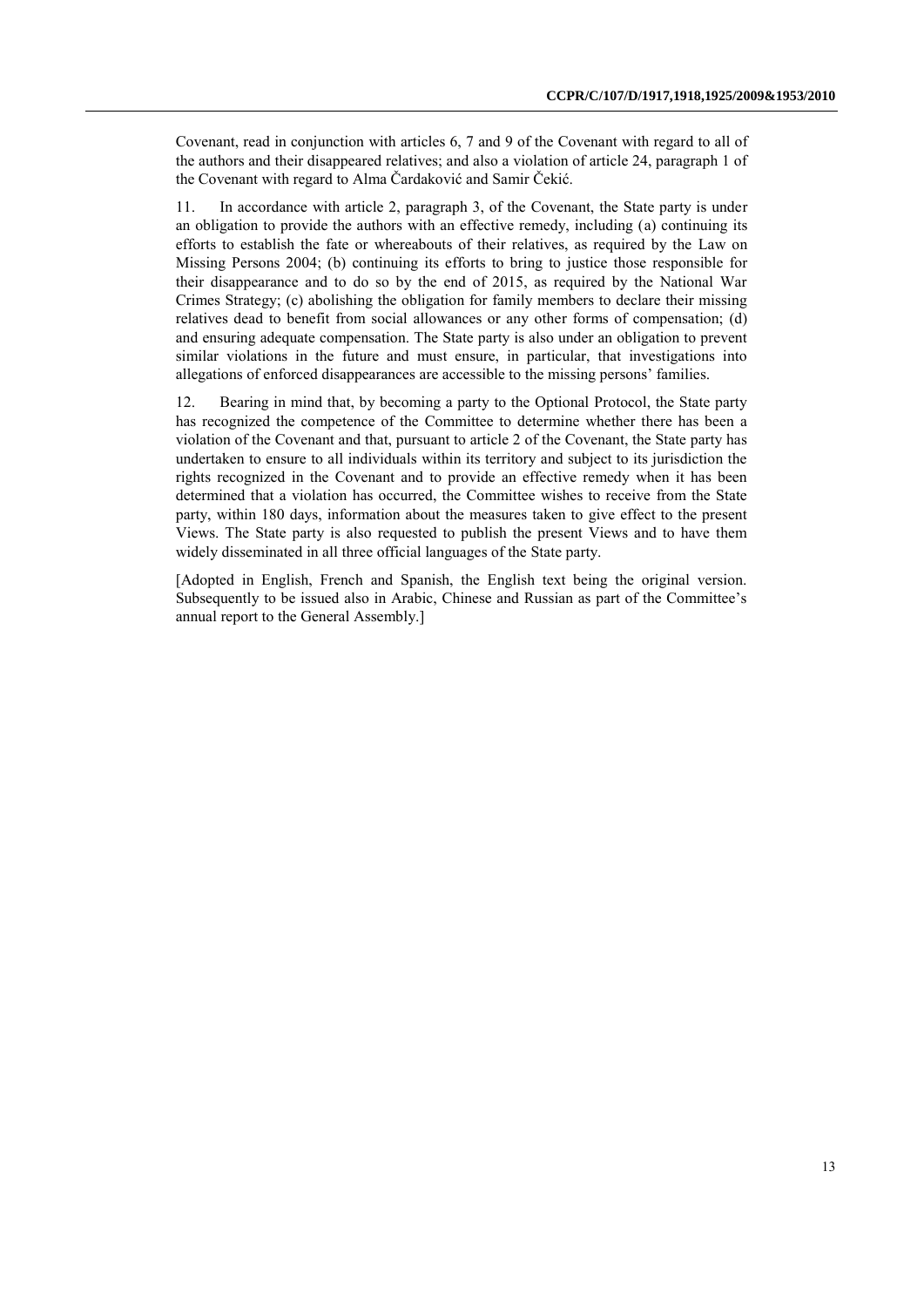# **Appendix**

### **Individual opinion of Committee member Fabián Salvioli (partly dissenting)**

1. I generally concur with the Committee's decision in the case of *Prutina* et al. v. *Bosnia and Herzegovina* (Communications Nos. 1917/2009, 1918/2009, 1925/2009 and 1953/2010), although I regret to say that I disagree with the considerations set forth in paragraphs 9.5 and 9.6 of the Committee's Views and the legal consequences thereof. I must therefore clearly state my position in respect of two basic issues: first, the legal nature of the obligation to investigate enforced disappearance and second, the Committee's assessment of the evidence which led it to its conclusions, since in the present case the Committee ought to have found that there had been an independent violation of article 7 of the International Covenant on Civil and Political Rights.

## **I. The legal nature of the obligation to investigate enforced disappearances**

2. In the joint dissenting opinion delivered in the case of *Cifuentes Elgueta* v. *Chile* (Communication No. 1536/2006), I explained my view with regard to the scope of the obligations relating to enforced disappearance, the latter's legal treatment in the International Covenant on Civil and Political Rights, the nature of the obligation under article 2.3 of the Covenant – which entails obligations of means and result for the States parties – and the approach to the right to truth as part of the progressive development of the protection of human rights. I refer to these arguments to avoid repeating them.<sup>1</sup>

3. When a person is subjected to enforced disappearance, his or her family suffers particular anguish on account of the uncertainty of what has happened to that person. This particular situation (regardless of other factors) ends only once the fate and whereabouts of the disappeared person are known. Thus, while the duty to investigate human rights violations and to bring their perpetrators to justice is an obligation of means, in the case of enforced disappearance the State has a duty towards the victim's family members to fully establish his or her whereabouts (or those of his or her mortal remains if the person has died); to put it more plainly, *there is an obligation of result in such cases*, otherwise the cruel and inhuman treatment of the disappeared person's family continues and, for this reason, the family also becomes a victim of a breach of article 7 of the International Covenant on Civil and Political Rights.<sup>2</sup>

<sup>1</sup> Human Rights Committee, *Cifuentes Elgueta* v. *Chile*, Communication No. 1536/2006, decision of 28 July 2009, individual opinion of Committee members Helen Keller and Fabián Salvioli (dissenting), para. 31.

 $2 \overline{C}$  On the prohibition of torture and cruel, inhuman or degrading treatment.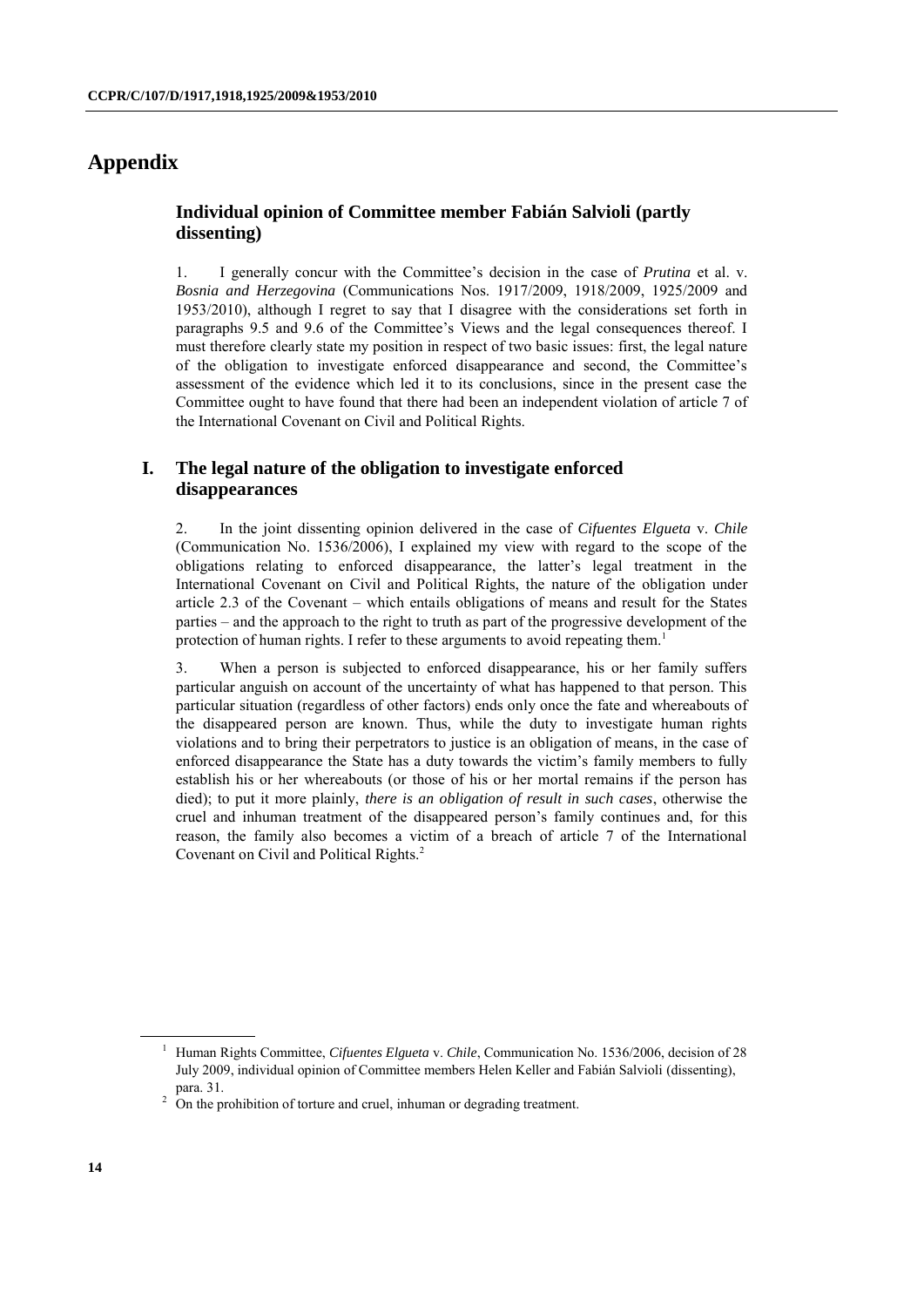# **II. Failure to find an independent violation of article 7 of the Covenant in the case of** *Prutina* **et al. v.** *Bosnia and Herzegovina***: inappropriate application by the Human Rights Committee of criteria for assessing evidence**

4. In the present case, it has been shown that Mihra Kozica was obliged to request a death certificate for her disappeared son in order to maintain her monthly pension. The author alleges that this represents an extreme psychological burden for her.<sup>3</sup> The State has not refuted these facts in any of its submissions; therefore, the Committee has deemed them valid.

5. From a legal standpoint, the Committee found a breach of article 2, paragraph 3, read in conjunction with articles 6, 7 and 9. In other words, the Committee concluded that there had been a violation of the right to obtain reparation for human rights violations.

6. In fact, however, there is a more flagrant and obvious violation: the requirement by the State that the relative of a disappeared person must apply for a death certificate in order to obtain a benefit or compensation has an unacceptable consequence, in that *it obliges that person to recognize the death of his or her relative, even though that person's fate is uncertain*. This constitutes cruel and inhuman treatment within the meaning of article 7 of the International Covenant on Civil and Political Rights.

7. It is unclear why the Committee failed to comment on the issue, even though the petitioner's allegations were fully substantiated and not refuted by the State. There is no logical answer to this question.

8. The Human Rights Committee is not a civil law body that rules on the legal claims presented by the parties. International human rights bodies must reach a decision and apply the provisions of the corresponding instrument solely on the basis of the *proven facts* in the communication (in this case, the Committee must interpret and apply the provisions of the International Covenant on Civil and Political Rights).

9. The authors describe the facts and the State has the possibility to refute them and to draw attention to other facts. Once the facts have been proven, the parties' legal approaches are merely indicative and cannot restrict or condition the work of the Human Rights Committee.

10. Its present vague and imprecise manner of proceeding results in incongruous decisions, such as in the instant case of *Prutina* et al. v. *Bosnia and Herzegovina*, in which the Committee has not been able to pinpoint the direct violation of article 7, to the detriment of the authors.

11. Ever since I joined the Committee, I have maintained that it has inexplicably restricted its own competence to find a violation of the Covenant in the absence of a specific legal claim by the parties. Whenever the facts disclosed by the parties clearly establish such a violation, the Committee can and must – by virtue of the principle of *iura novit curia* – document the violation in proper legal form. The legal basis for this position and the reason why neither the States nor the complainant will be left without a defence may be found in my partially dissenting opinion in the case of *Anura Weerawansa* v. *Sri*  Lanka, to which I refer in order to avoid repeating.<sup>4</sup>

<sup>&</sup>lt;sup>3</sup> See paragraph 5.4 of the Views of the Committee in this case.

<sup>4</sup> Human Rights Committee, *Anura Weerawansa* v. *Sri Lanka*, Communication No. 1406/2005, Views of 17 March 2009, individual opinion by Committee member Mr. Fabián Salvioli (partially dissenting), paras. 3–5.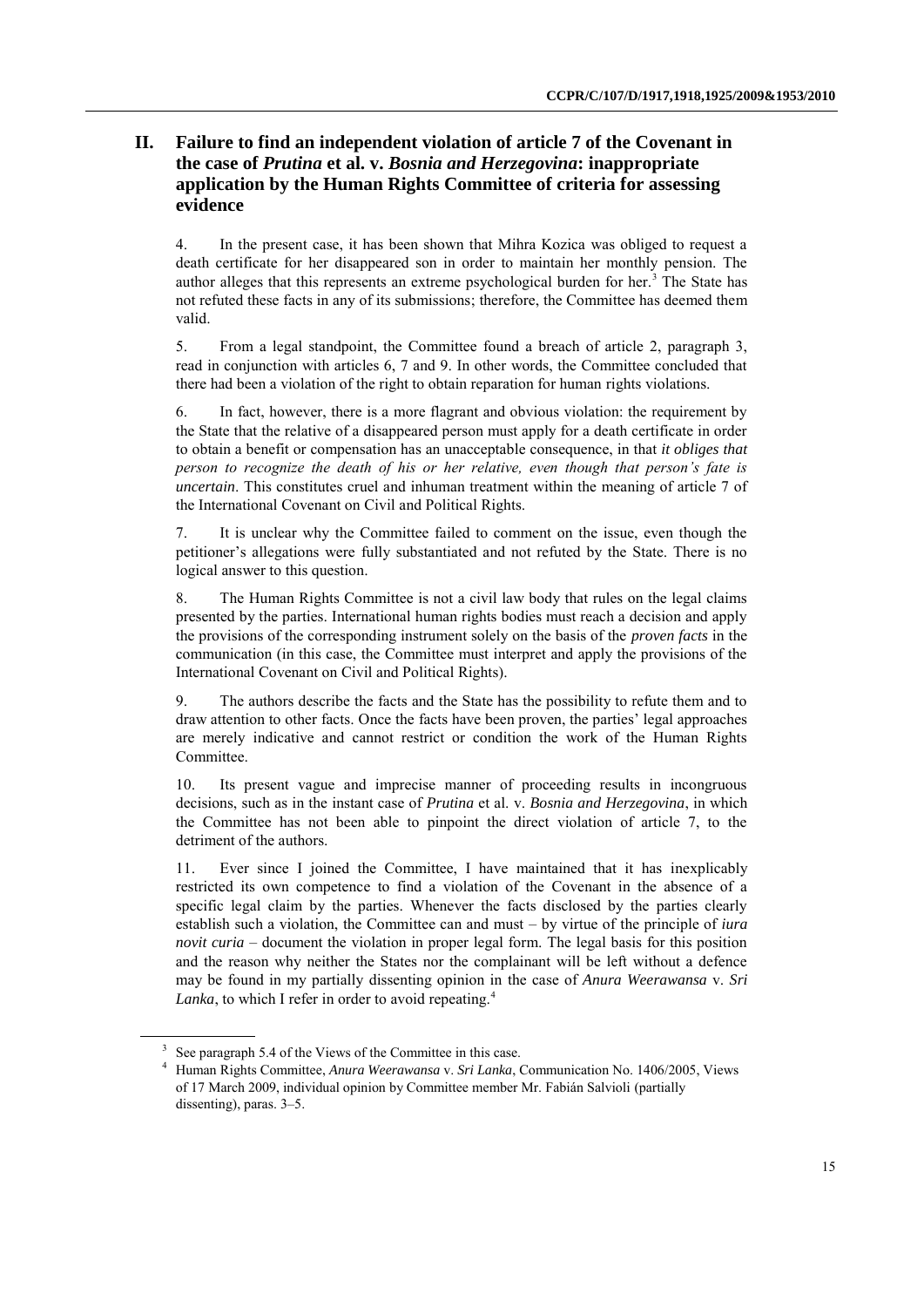12. Human rights bodies constantly apply the principle of *iura novit curia*, as do international courts such as the European Court of Human Rights<sup>5</sup> and the Inter-American Court of Human Rights,<sup>6</sup> and this is also standard practice in quasi-judicial human rights bodies (the Inter-American Commission on Human Rights, the African Commission on Human and Peoples' Rights and the former European Commission of Human Rights).

13. The Human Rights Committee has itself on occasion applied this principle, although it has not mentioned it explicitly in its Views. In recent years, there have been various examples of the Committee's correct application of the provisions of the Covenant, on the basis of the evidence, rather than on that of legal arguments or the specific articles cited by the parties.<sup>7</sup>

14. Unfortunately, the Committee did not do so in the present case of *Prutina* et al. v. *Bosnia and Herzegovina*. Non-application of the principle of *iura novit curia* produced unreasonable results. By inexplicably restricting its own competence, the Committee failed to conclude that there had been an independent violation of article 7 of the Covenant, based on proven facts as adduced by the petitioner and not refuted by the State.

15. In its Views on the case of *Prutina* et al. v. *Bosnia and Herzegovina*, the Committee should have stated that *the requirement by the State that the relative of a disappeared person must apply for a death certificate in order to obtain a benefit or compensation constitutes inhuman and cruel treatment*. By virtue of this proven fact, there is a violation of article 7 of the International Covenant on Civil and Political Rights.

16. I hope that, in the near future, the Human Rights Committee will be able to discuss the criteria governing the application of the law on individual communications, to ensure that each established violation receives the legal treatment which the victims deserve, which would be more consistent with the object and purpose of the International Covenant on Civil and Political Rights.

[Done in English, French and Spanish, the Spanish text being the original version. Subsequently to be issued also in Arabic, Chinese and Russian as part of the Committee's annual report to the General Assembly.]

<sup>5</sup> See, for example, *Handyside* v. *the United Kingdom, Judgment of 7 December 1976, Application no. 5493/72*, European Court of Human Rights, *Series A, No. 24*, paragraph 41.

<sup>6</sup> *Godínez Cruz* case, *Judgment of 20 January 1989*, Inter-American Court of Human Rights, *Series C, No. 5*, para. 172.

<sup>7</sup> See the following Views of the Human Rights Committee: *Anna Koreba* v. *Belarus*, Communication No. 1390/2005, Views of 25 October 2010; *Olimzhon Eshonov* v. *Uzbekistan*, Communication No. 1225/2003, Views of 22 July 2010, para. 8.3; *R.M. and S.I.* v. *Uzbekistan*, Communication No. 1206/2003, Views of 10 March 2010, paras. 6.3 and 9.2 (finding of non-violation); *Munguwambuto Kabwe Mwamba* v. *Zambia*, Communication No. 1520/2006, Views of 10 March 2010; *Mariano Pimentel* et al. v. *Philippines*, Communication No. 1320/2004, Views of 19 March 2007, paras. 3 and 8.3; *Willy Wenga Ilombe and Shandwe* v. *Democratic Republic of the Congo*, Communication No. 1177/2003, Views of 17 March 2006, paras 5.5, 6.5 and 9; *Validzhon Khalilova* v. *Tajikistan*, Communication No. 973/2001, Views of 30 March 2005, para. 3.7; and *Davlatbibi Shukurova* v. *Tajikistan*, Communication No. 1044/2002, Views of 17 March 2006, para. 3.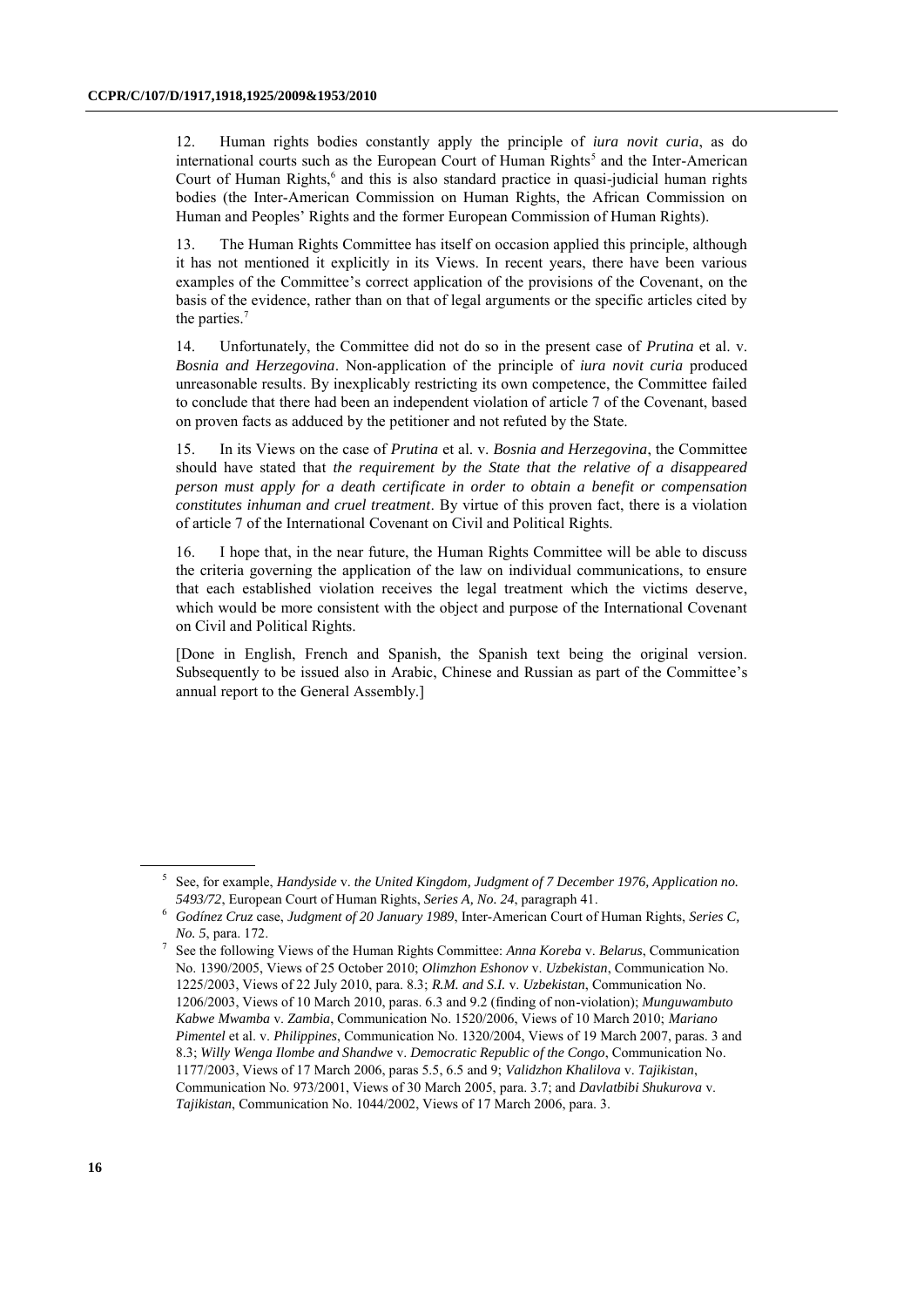## **Individual opinion by Committee member Victor Rodríguez-Rescia (partly dissenting)**

1. The present opinion concurs with the decision of the Human Rights Committee concerning Communications Nos. 1917/2009, 1918/2009, 1925/2009 and 1953/2010 in respect of the violation of article 2, paragraph 3, of the Covenant, read in conjunction with articles 6, 7 and 9 of the Covenant, with regard to the authors of these communications, for failure to investigate and make reparation following the enforced disappearance of their relatives.

2. However, taking as proven the facts of the Communications regarding the missing persons' families being obliged to produce a death certificate for their relative in order to be eligible for compensation or social allowances (paras. 5.4 and 9.6), I believe that the Committee should also have established a separate violation of article 7 with regard to the authors, in view of the moral and psychological repercussions they suffered at the hands of the State when it obliged them to declare their missing relatives dead in order to claim compensation (monthly pensions). This enforced certification of death amounts to an additional psychological burden and institutional revictimization, as is clearly and painfully illustrated in the description of the facts in paragraph 5.4, in which the author, Mihra Kozica, was obliged by reason of her advanced age to go through this procedure in order to keep her monthly pension, even though the presumed date of death given on her son's death certificate was random and incongruous.

3. It is difficult to understand why, even though these points were raised by the authors – and, what is more, were not contested by the State – the Committee systematically restricts its mandate to find violations of the Covenant, when the authors do not invoke or mention a specific article of the Covenant or – and this is worse – even where the authors do so, as here, but in conjunction with other articles of the Covenant and not separately. In accordance with the principle of *iura novit curia*, the Committee should have followed the normal practice of determining the law to be applied to the undisputed facts of the communication, following the legal adage, "the court knows the law" or "tell me the facts and I will tell you the law".

4. In the very first communication I considered as a member of this Committee, (*Olechkevitch* v. *Belarus*, Communication No. 1785/2008), I noted with concern that the principle of *iura novit curia* was not applied by this international treaty body, and I endorsed a concurring opinion along with Fabián Salvioli and Yuval Shany. In that case, the author had not expressly alleged a violation of other Covenant rights, yet in my opinion, a violation of those rights should have been found. My concern is even greater in the present case because the authors did in fact claim a violation of article 7 but, because they did not invoke it independently of other rights, the Committee failed not only to establish a separate violation of article 7 but also to award reparation for the effect on the authors of being obliged to declare their relatives dead in an ongoing situation of enforced disappearance. The removal of the obligation on relatives to obtain a death certificate for their missing relatives in order to receive social allowances or other forms of compensation is not sufficient to redress the moral injury caused by being forced to declare their relatives dead, which, in my opinion, amounted to cruel and inhuman treatment, that is to say a violation of their psychological integrity and therefore a separate violation of article 7 of the Covenant.

5. The Committee should have applied the principle of *iura novit curia* to the Communications concerning Prutina, Zlatarac *et al*. Moreover, the Committee should, in the future, consider applying it as a normal part of its interpretative practice. Not to do so would mean that the authors of an individual communication, whether represented or –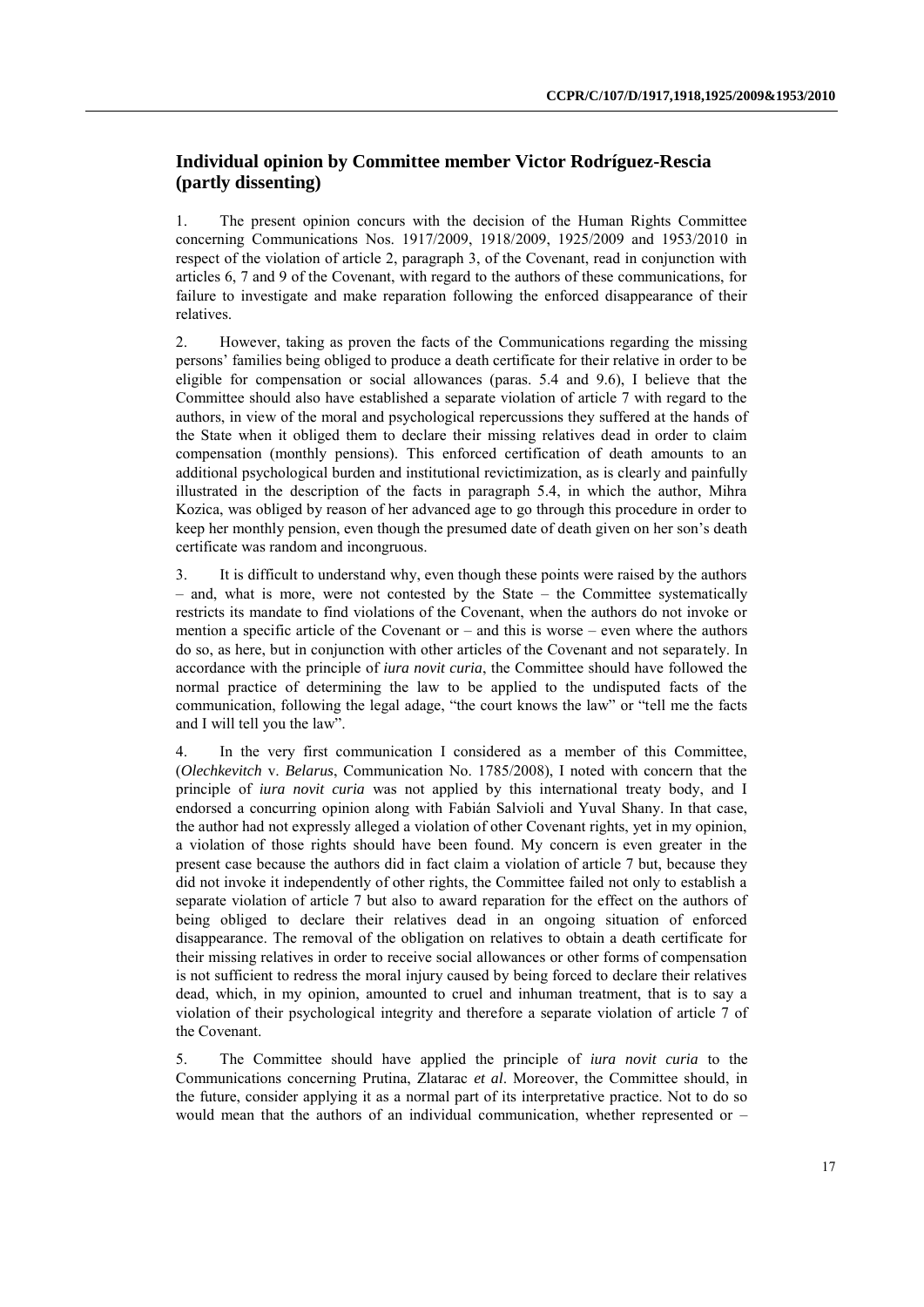even worse – not represented by counsel, would be required to become experts in the application and interpretation of international human rights law, which would place a burden upon authors that is neither required nor justified by the Covenant. The nonapplication of the principle of *iura novit curia* could be justified in civil courts, where judges cannot decide *infra petita* or *ultra petita*, but not in human rights treaty bodies, be they national or international, where the discussion of human right violations always favours the individual (the principle of *pro homine*) (Covenant, art. 5). The determination by the decision-making body must rest on the reported and proven facts, not on the arguments of the parties, namely the authors and the respondent State, which may be correct or incorrect, precise or imprecise, or argued in different ways.

6. To oblige the authors of a communication to specify each and every one of the articles of the Covenant they consider to have been violated is to place upon them a burden of argument that is incompatible with their status as victims and petitioners, whether or not they have legal representation. The authors' main obligation is to prove the facts put forward as grounds for the admissibility of the communication, and it is on that basis that the State will exercise its right to a defence – a right that can never be impaired as long as those facts are transmitted to it when it is first notified of the communication. In this way, the respondent State can never be taken by surprise provided that the case is based on facts that have been reported and thoroughly discussed.

7. The principle of *iura novit curia* implies more than an academic exercise in which the Committee considers whether the complainant has shown the legal precision and learning needed to understand how international human rights law applies to their human tragedy – that tragedy being to have suffered human rights violations at the hands of a State that itself ought to have a proper understanding of human rights safeguards for all its people. The procedural obligations of authors are by no means comparable with those of the State in an international case of human rights violations.

8. In the communication under consideration, the facts and claims presented by one of the authors could not be clearer. She states that "she was forced to obtain such decision in order to maintain her monthly pension. The date of death was fixed randomly and contradicts testimonies of eye witnesses who have last seen her son alive." This should have been sufficient for the Committee to find a violation of article 7 of the Covenant with regard to the author, and thus expand reparations to ensure comprehensive redress for the injury caused by being obliged to make a declaration that is incompatible with the search for relatives or, if they are not found alive, for their remains. The requirement to declare their missing relatives dead in order to obtain compensation for enforced disappearances is a further indignity, on top of the ineffectiveness of the remedies available for investigation of the facts, and constitutes institutional revictimization. By virtue of this fact, then – stated, proven and not refuted by the State party – the Committee should have found a separate violation of article 7 of the Covenant, over and above the violations established in relation to other articles, but on the basis of the facts relating to the failure to investigate and the absence of guarantees of an effective judicial remedy (Covenant, art. 2, para. 3).

#### **Decision on the merits**

9. Consequently, the relevant part of paragraph 9.6 of the Committee's Views should have read: "In the light of the foregoing, the Committee, in accordance with article 5, paragraph 4, of the Optional Protocol to the Covenant, considers that the obligation imposed by the State on the relatives to produce a death certificate for their relative in order to receive the corresponding compensation, while the investigation is still ongoing, is a violation of article 7 of the Covenant."